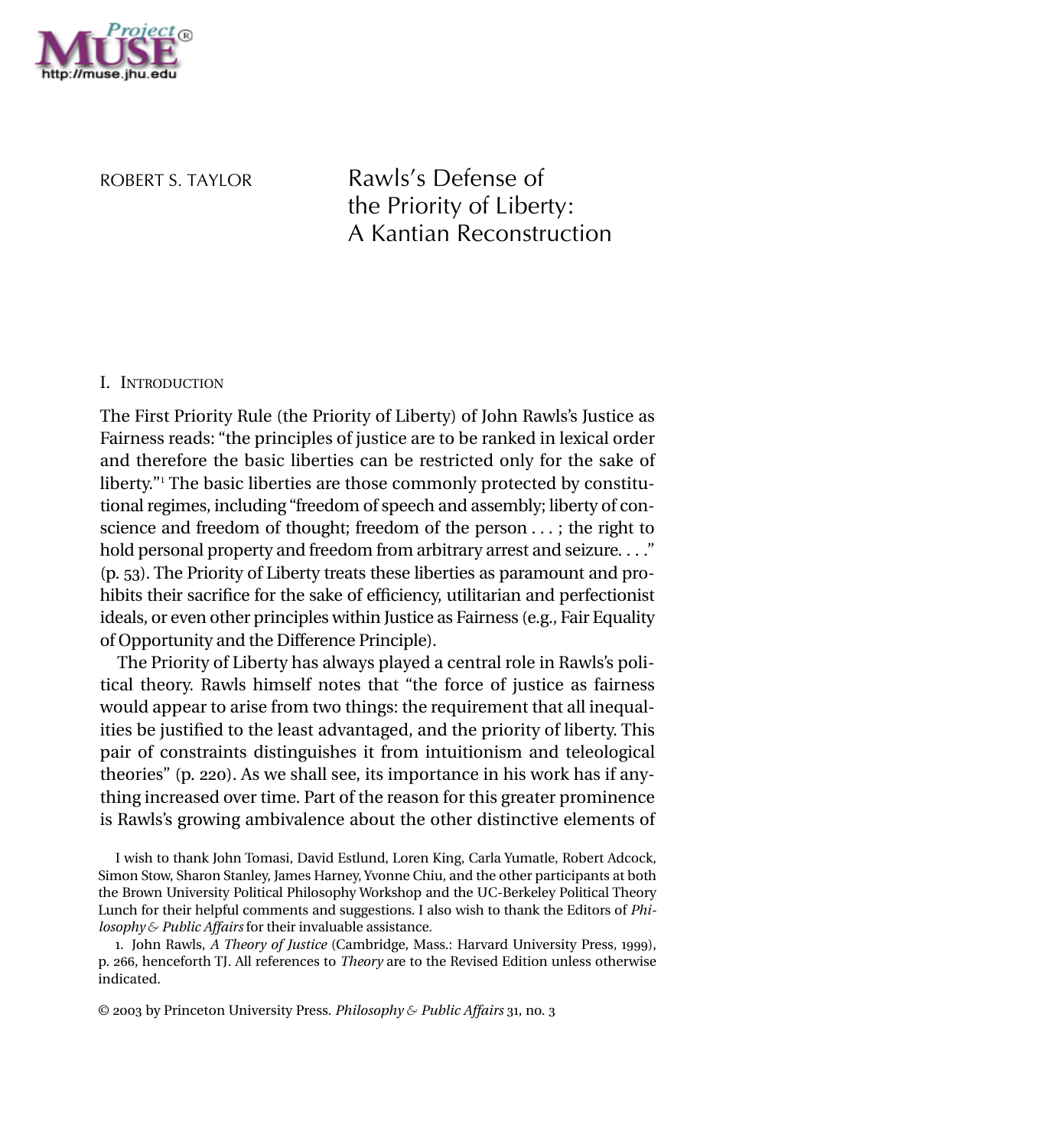his political theory, especially the lexical Priority of Fair Equality of Opportunity and the Difference Principle.<sup>2</sup> In the absence of the former element, the Priority of Liberty would be the only thing preventing the special conception of justice from collapsing into the general conception, where all social primary goods (and presumably the interests they support) are lumped together. Rawls is deeply opposed, however, to the notion that "all human interests are commensurable, and that between any two there always exists some rate of exchange in terms of which it is rational to balance the protection of one against the protection of the other."<sup>3</sup> Anything short of lexical priority for the basic liberties would countenance such trade-offs under certain circumstances.

This central component of Justice as Fairness has been criticized in a long string of articles, including ones by Brian Barry, Kenneth Arrow, H.L.A. Hart, Russell Keat and David Miller, Henry Shue, Joseph DeMarco and Samuel Richmond, Ricardo Blaug, and Norman Daniels.<sup>4</sup> All of these authors have found Rawls's defense of the Priority of Liberty wanting in certain respects, and many of them have been sharply critical of the very idea of lexical priority for the basic liberties: Brian Barry considers it "outlandishly extreme," while H.L.A. Hart deems it "dogmatic."<sup>5</sup> In Section II of this paper, I will examine Rawls's three arguments for the Priority of Liberty in *Theory of Justice* and show that two of them do indeed fail (either in whole or in part) because of a common error: Rawls's belief that once he has shown the instrumental value of the basic liberties for

2. On the Priority of Fair Equality of Opportunity, see John Rawls, *Justice as Fairness: A Restatement*, ed. Erin Kelly (Cambridge, Mass.: Harvard University Press, 2001), p. 163, n. 44; on the Difference Principle, see Rawls, *Theory of Justice*, p. xiv.

3. John Rawls, *Political Liberalism* (New York: Columbia University Press, 1993), p. 312, henceforth PL in references.

4. Brian Barry, "John Rawls and the Priority of Liberty," *Philosophy & Public Affairs* 2 (1973): 274–90; Kenneth Arrow, "Some Ordinalist-Utilitarian Notes on Rawls' Theory of Justice," *Journal of Philosophy* 70 (1973): 245–63; H.L.A. Hart, "Rawls on Liberty and Its Priority," in *Reading Rawls: Critical Studies on Rawls' A Theory of Justice,* ed. Norman Daniels (Stanford: Stanford University Press, 1989), pp. 230–52; Russell Keat and David Miller, "Understanding Justice," *Political Theory* 2 (1974): 3–31; Henry Shue, "Liberty and Self-Respect," *Ethics* 85 (1975): 195–203; Joseph DeMarco and Samuel Richardson, "A Note on the Priority of Liberty," *Ethics* 87 (1977): 272–75; Ricardo Blaug, "John Rawls and the Protection of Liberty," *Social Theory and Practice* 12 (1986): 241–58; and Norman Daniels, "Equal Liberty and Unequal Worth of Liberty," in Daniels, *Reading Rawls*, pp. 253–81.

5. Barry, p. 276; Hart, p. 252; also see Richard Arneson, "Rawls Versus Utilitarianism in Light of *Political Liberalism*," in *The Idea of a Political Liberalism*, ed. Victoria Davion and Clark Wolf (Oxford: Rowman & Littlefield, 2000)*,* pp. 231–52, here pp. 240–41.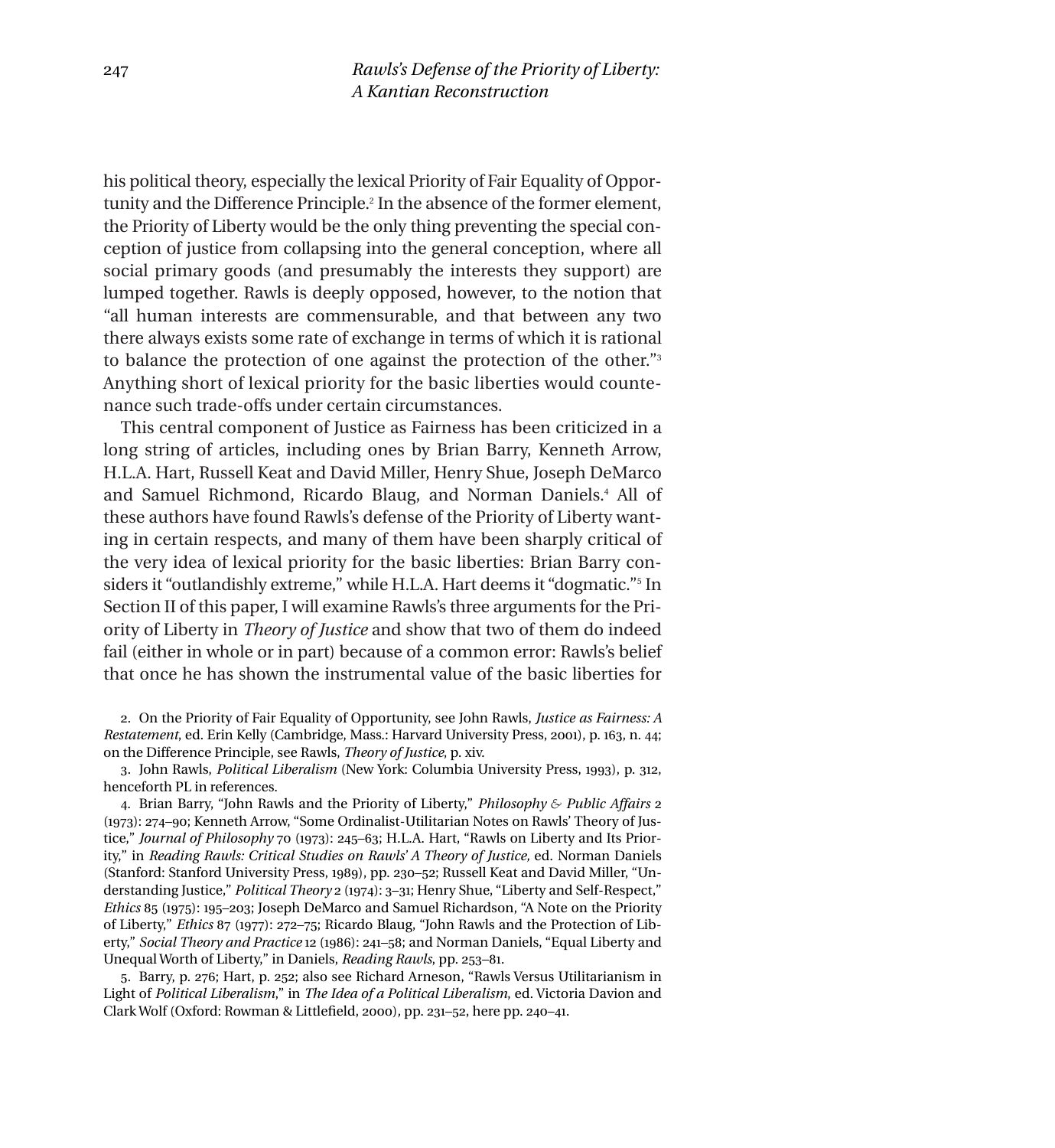some essential purpose (e.g., securing self-respect), he has automatically shown the reason for their lexical priority. I will hereafter refer to this belief—that the *lexical* priority of the basic liberties can be inferred from the *high* priority of the interests they serve—as the *Inference Fallacy*. Lexical priority is such a stringent condition that a special form of justification will turn out to be necessary for its defense.

As I will also show, however, Rawls's third argument for the Priority of Liberty is *not* vulnerable to this inference-fallacy objection. This argument, which I will call the *Hierarchy Argument*, suggests that the Priority of Liberty follows directly from a certain conception of free persons. Unfortunately, the argument as presented is radically incomplete, leaving many important questions unanswered. In Section III, therefore, I present a Kantian reconstruction of the Hierarchy Argument, showing that it can offer a compelling and attractive defense of the Priority of Liberty. Beginning with the Kantian conception of autonomy endorsed by Rawls (sec. 40 of *Theory*), this reconstruction explains our highest-order interest in rationality, justifies the lexical priority of all basic liberties, and reinterprets the threshold condition for the application of the Priority of Liberty. What had perhaps previously seemed an oddly disproportionate concern for the basic liberties is shown to flow quite naturally from one of Rawls's deepest moral commitments.

Finally, in Section IV, I examine Rawls's defense of the Priority of Liberty in *Political Liberalism*, where he adds two new arguments to the battery of arguments presented in *Theory*. After showing that these two new arguments are themselves susceptible to the inference-fallacy objection, I then explore the question of whether the reconstructed Hierarchy Argument can be used to defend the Priority of Liberty within the context of a *political* (as opposed to a Kantian) liberalism. I conclude that it cannot, a result that casts doubt on the desirability of the move from the Kantian comprehensive doctrine defended in *Theory of Justice* to the idea of an overlapping consensus of reasonable comprehensive doctrines in *Political Liberalism*.

## II. THREE ARGUMENTS FOR THE PRIORITY OF LIBERTY IN *THEORY OF JUSTICE*

Here I examine Rawls's three arguments for the lexical Priority of Liberty found in the revised edition of *A Theory of Justice*. <sup>6</sup> In the first of these three, which I label the *Self-Respect Argument*, Rawls maintains that the

6. Rawls presents an additional argument in the *first* edition of *Theory of Justice,* pp. 542–43, but he later rejects it in *Political Liberalism,* p. 371, n. 84, for being inconsistent with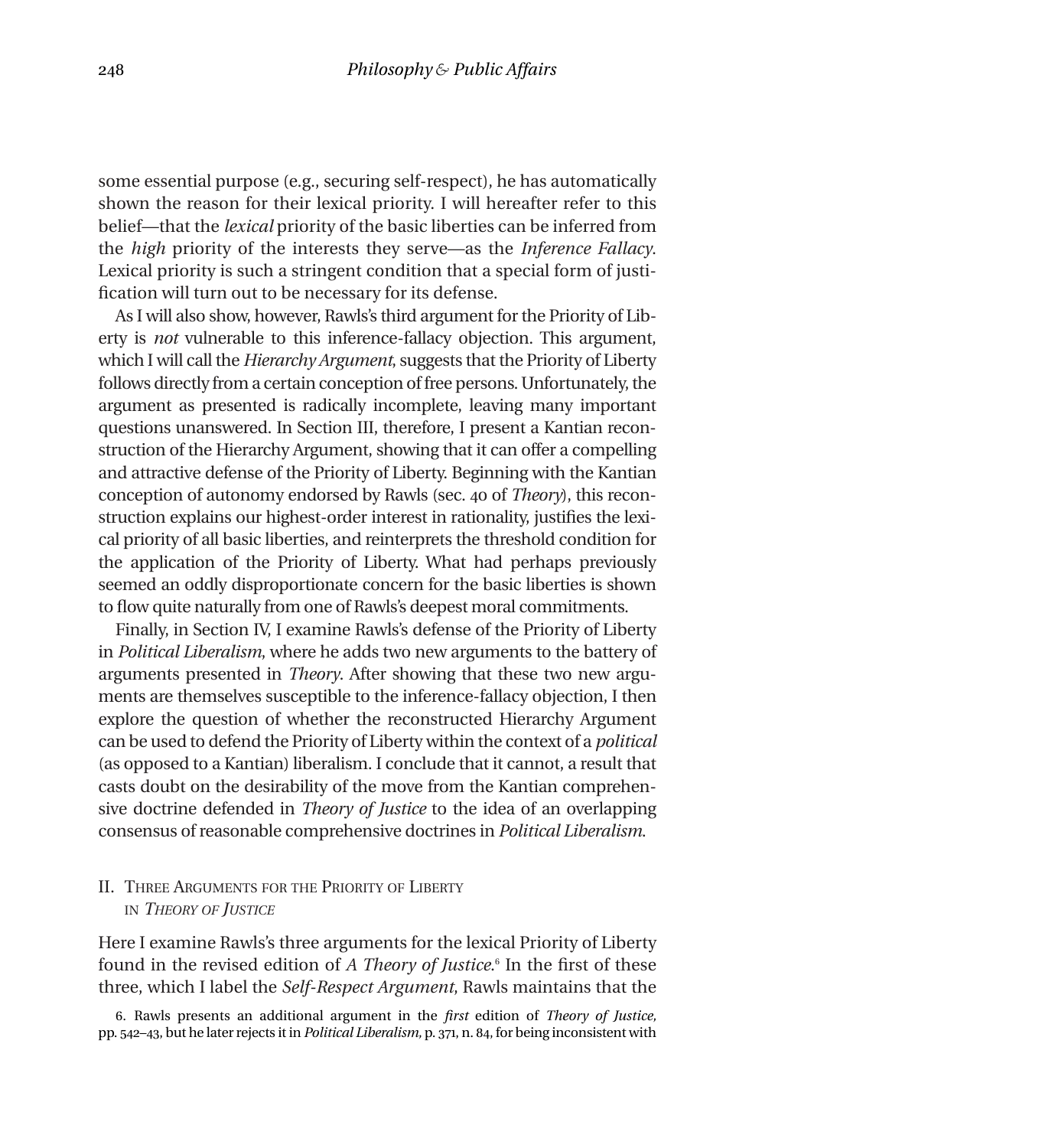priority of the (equal) basic liberties is needed to secure equal citizenship, which is itself a prerequisite for self-respect. In the second, which I call the *Equal Liberty of Conscience Argument*, Rawls contends that the integrity of our *religious* beliefs (and, by extension, of our moral and philosophical ones) is of such importance that liberty of conscience (and, by extension, other basic liberties) must be given lexical priority. Finally, in what I refer to as the *Hierarchy Argument*, Rawls argues that the lexical priority of the basic liberties is justified by the lexical priority of a particular *interest* that they protect: namely, our interest in choosing our final ends under conditions of freedom. I will argue that the first and second arguments are illustrations of the Inference Fallacy (although the second can be given a narrow interpretation that rescues it from the charge) but that the third is immune to this criticism and can therefore serve as the basis for a reconstructed defense of the Priority of Liberty.

## *1. The Self-Respect Argument*

Rawls argues that self-respect is "perhaps the most important primary good": without it, we will doubt our own value, the value of our plan of life, and our ability to carry it out, and we will therefore be susceptible to the siren call of "apathy and cynicism."<sup>7</sup> As a prelude to the Self-Respect Argument, he goes on to note how self-respect is tightly linked to *status*, that is, to our position in a social hierarchy (TJ, sec. 82). Because even a just society will be characterized by various kinds of inequalities (e.g., income differentials) that may erode the self-respect of the poorly ranked, any society concerned with securing self-respect for all of its citizens must affirm equality of status along some key dimension. Rawls believes *political equality*, or "equal citizenship," can serve this purpose, especially when economic and social inequalities are kept within reasonable bounds by "just background institutions" (p. 478).

What is required for "equal citizenship," however? Rawls contends that *equality in the provision of basic liberties* is a necessary condition for equal citizenship and that such equality therefore provides a secure basis for self-respect:

The basis for self-respect in a just society is ... the publicly affirmed distribution of fundamental rights and liberties. And this distribution

7. TJ, p. 386.

one of his other arguments for the Priority of Liberty (which I will identify as the Hierarchy Argument).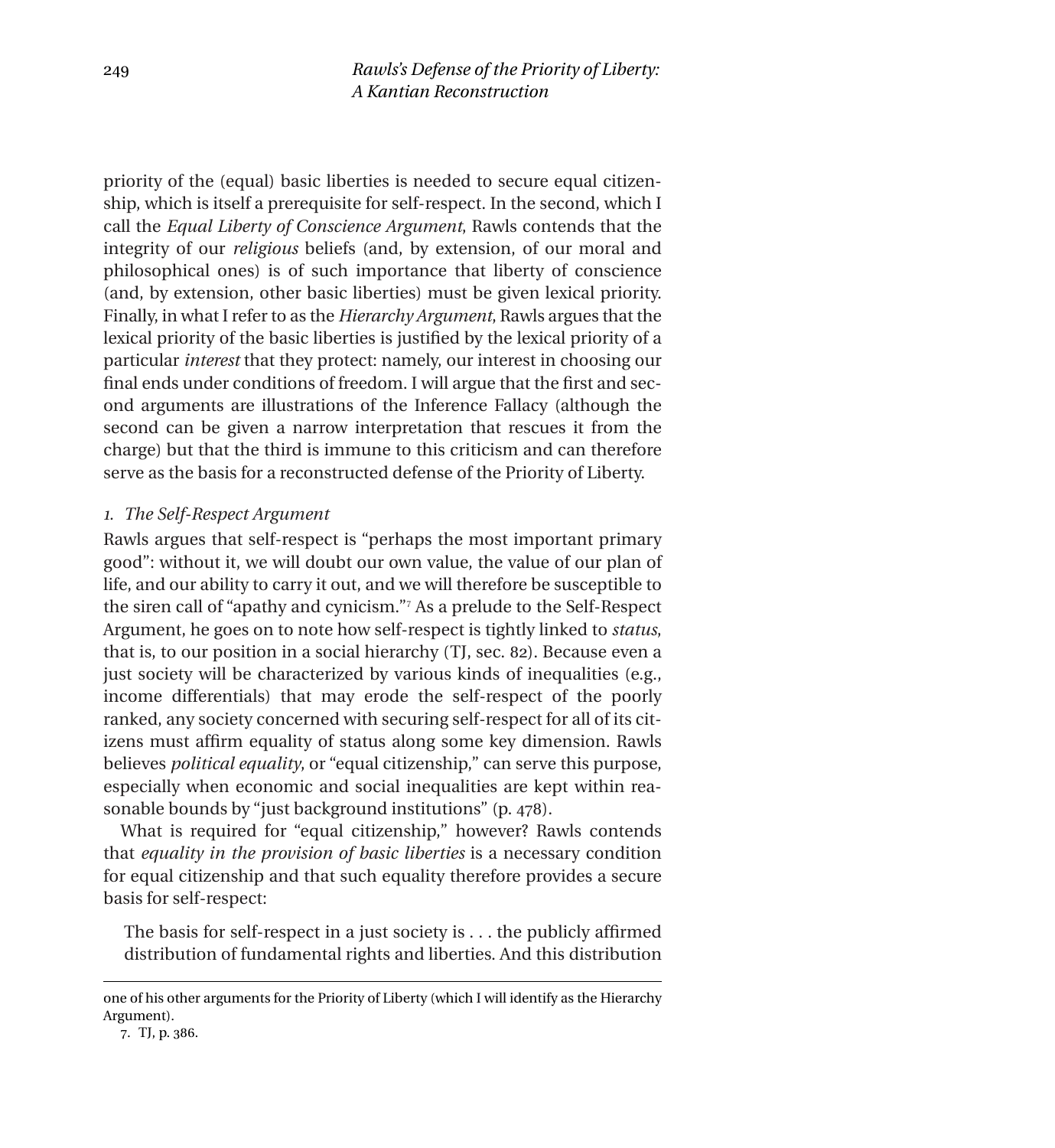being equal, everyone has a similar and secure status when they meet to conduct the common affairs of the wider society (p. 477).

Rawls convincingly argues that citizens in a just society would never consent to less than equal basic liberties, as "this subordinate ranking in public life would ... be humiliating and destructive of self-esteem" (p. 477). A self-respecting citizenry therefore requires equal basic liberties.

Up to this point, Rawls has said nothing about the *priority* of the basic liberties; rather, he has focused exclusively on their *equal provision*. Only at the end of his main presentation of the Self-Respect Argument does he briefly discuss the Priority of Liberty:

When it is the position of equal citizenship that answers to the need for status, the precedence of the equal liberties becomes all the more necessary. Having chosen a conception of justice that seeks to eliminate the significance of relative economic and social advantages as supports for men's self-confidence, it is essential that the priority of liberty be firmly maintained (p. 478).

These two sentences provide a good illustration of what I earlier called the Inference Fallacy: Rawls tries to derive the lexical priority of the basic liberties from the central importance of an interest they support—in this case, an interest in securing self-respect for all citizens. Without question, the Self-Respect Argument makes a strong case for assigning the basic liberties a *high* priority: otherwise, economic and social inequalities might reemerge as the primary determinants of status and therefore of self-respect. It does not explain, however, why *lexical* priority is needed. Why, for example, would very small restrictions on the basic liberties threaten the social basis of self-respect, so long as they were equally applied to all citizens? Such restrictions would involve no subordination and, being very small, would be unlikely to jeopardize the central importance of equal citizenship as a determinant of status.

Even if such minor restrictions were ruled out as too risky, we would still need to ask why self-respect is of such overwhelming importance that its social basis, an equal distribution of the basic liberties, must be given lexical priority. As noted above, Rawls maintains (TJ, sec. 67) that self-respect is "perhaps the most important primary good," but he does not explain why this particular primary good should trump all others. As we shall see in the third subsection, the only way to justify something as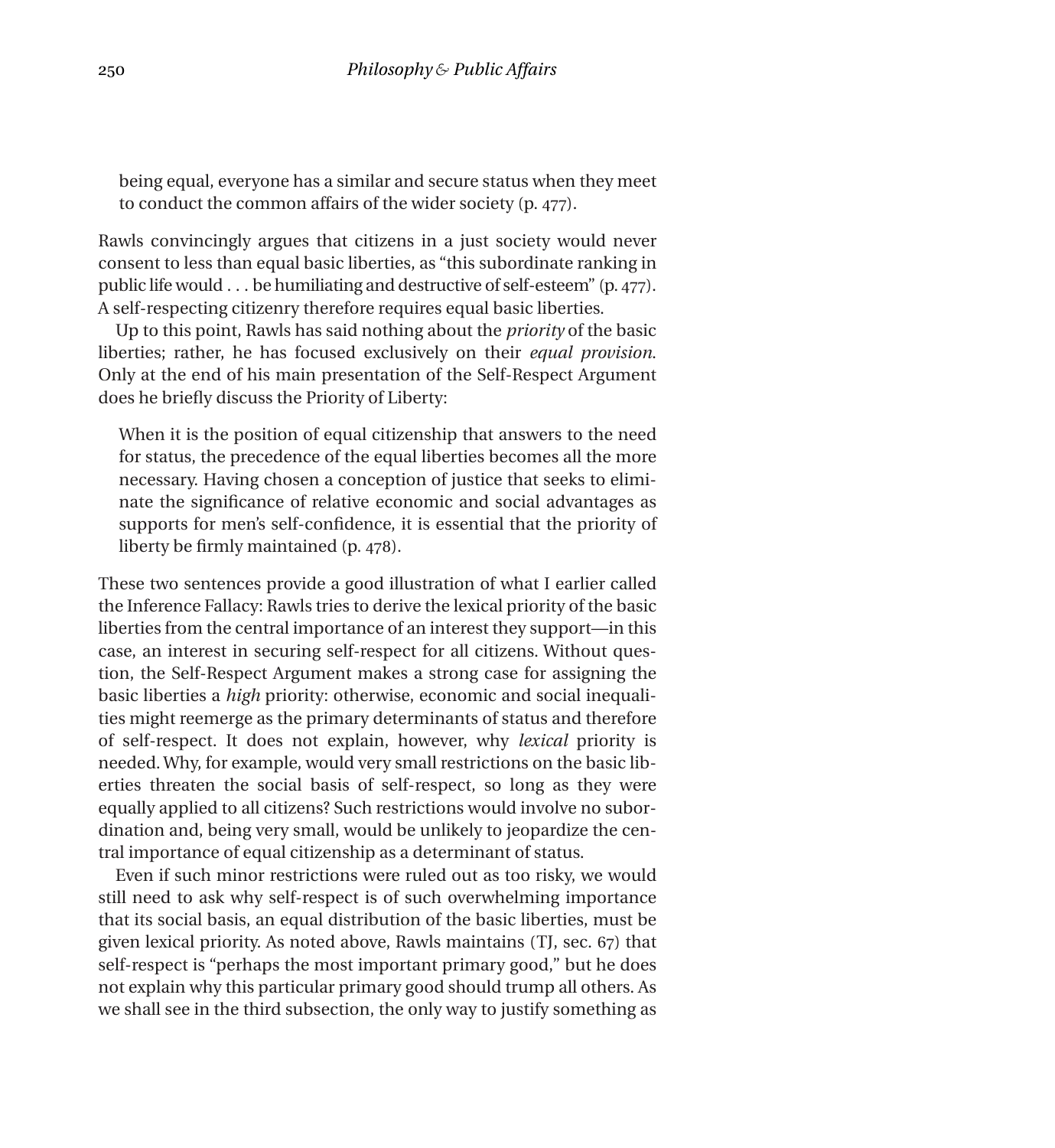strong as lexical priority for the basic liberties is to justify *lexical priority for the interest they support*, i.e., the assigning of such weight to an interest that it cannot be traded off for any other interest, no matter how high the rate of exchange. Securing self-respect for all citizens might be such an interest, but Rawls's arguments do not show why.

## *2. The Equal Liberty of Conscience Argument*

In *Theory*, Rawls contends that free persons have certain "fundamental interests" that they must secure through the Priority of Liberty (sec. 26):

I assume that the parties [in the Original Position] view themselves as free persons who have *fundamental aims and interests* in the name of which they think it legitimate for them to make claims on one another concerning the design of the basic structure of society. The *religious interest* is a familiar historical example; the interest in the integrity of the person is another. In the original position the parties do not know what particular forms these interests take; but they do assume that they have such interests and that the basic liberties necessary for their protection are guaranteed by the first principle. *Since they must secure these interests, they rank the first principle prior to the second* (p. 131, emphasis added).

Later, Rawls further develops this argument with respect to the *religious* interest, among others (TJ, sec. 33). He explains the importance of this interest and the *equal liberty of conscience* that protects it as follows:

... the parties [in the Original Position] must assume that they may have moral, religious, or philosophical interests which they cannot put in jeopardy unless there is no alternative. One might say that they regard themselves as having moral or religious obligations which they must keep themselves free to honor.... They cannot take chances with their liberty by permitting the dominant religious or moral doctrine to persecute or to suppress others if it wishes.... *To gamble in this way would show that one did not take one's religious or moral convictions seriously, or highly value the liberty to examine one's beliefs.*<sup>8</sup>

8. Ibid., pp. 180–81 (emphasis added). Cf. Hart, p. 252: "It might be said that any rational person who understood what it is to have a religious faith and to wish to practice it would agree that for any such person to be prevented by law from practicing his religion must be worse than for a relatively poor man to be prevented from gaining a great advance in material goods through the surrender of a religious liberty which meant little or nothing to him."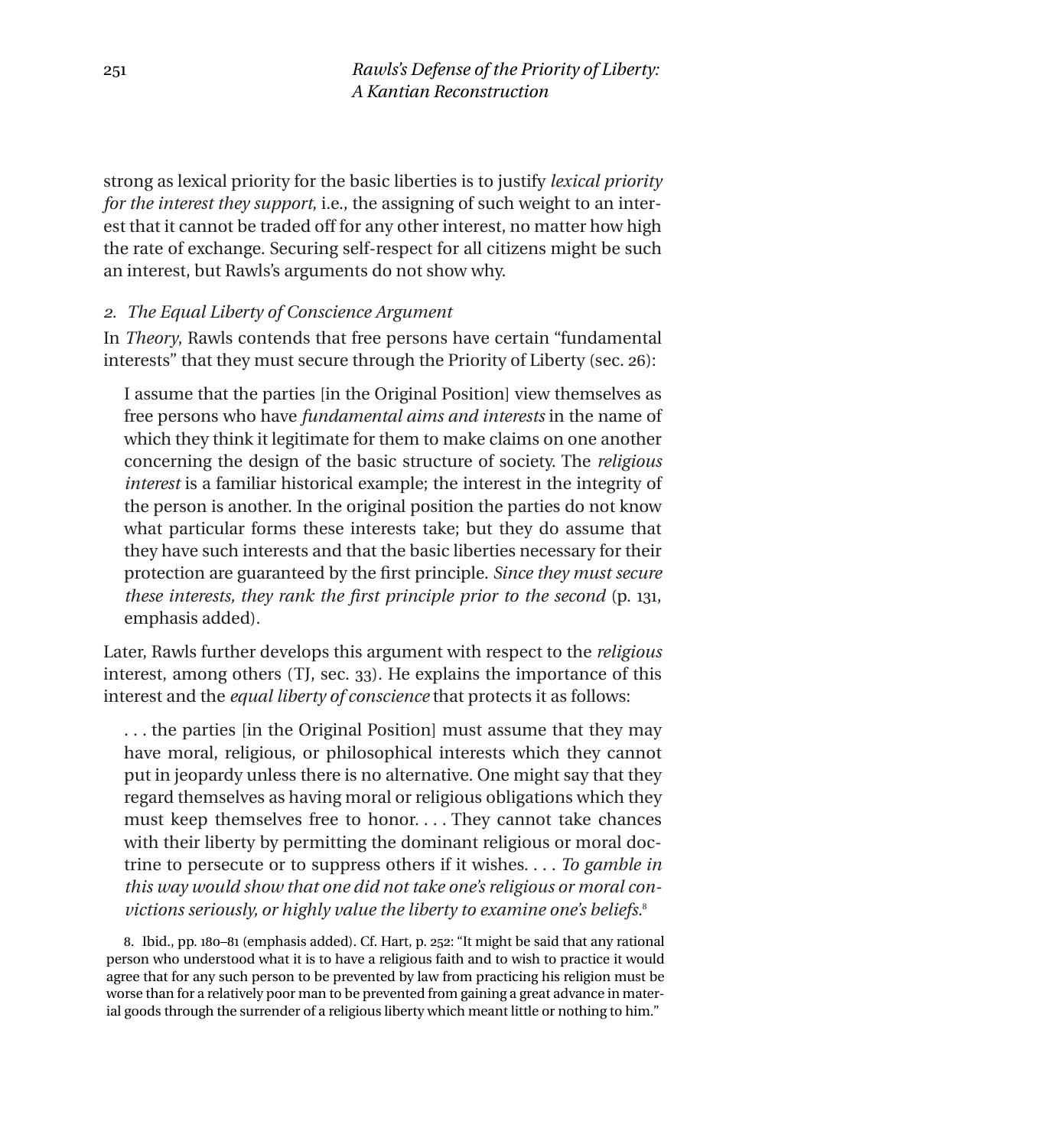We might view this argument as simply another illustration of the Inference Fallacy: Rawls tries to derive the lexical priority of equal liberty of conscience from the central importance of the interest it supports, namely, an interest in examining and subscribing to certain philosophical, moral, and religious beliefs. The vital importance of this interest is insufficient, however, to establish the lexical priority of the liberty that supports it: one might "highly value" this interest yet still endorse small sacrifices of equal liberty of conscience if such sacrifices were necessary to advance *other* highly valued interests.

We can interpret Rawls's argument in another way, though. The passages just quoted are filled with the language of *compulsion*: "must secure," "cannot put in jeopardy," "cannot take chances," and so on. Also, when discussing the same issue in sec. 82 of *Theory*, Rawls says that "in order to secure their unknown but particular interests from the original position, they [the parties] are led, *in view of the strains of commitment*(sec. 29), to give precedence to basic liberties" (p. 475, emphasis added). Perhaps Rawls's argument here is best understood as follows: the parties in the original position, given their general knowledge of human psychology, must avoid committing to political principles whose outcomes they might not be able to accept; political principles that place fundamental interests (such as the religious interest) at even the slightest risk, by refusing lexical priority to the liberties that protect them, make the strains of commitment intolerable.

This argument seems especially powerful with regard to the religious interest. Religious persons have faith that their religious duties (e.g., acceptance of a creed, participation in certain ceremonies, and the like) are divinely mandated and that a failure to abide by these commitments may lead to divine retribution, even eternal damnation. If the parties in the original position agree to anything less exacting than the lexical priority of equal liberty of conscience, they may emerge from behind the veil of ignorance to discover that their own religious beliefs and practices have been put in jeopardy by discriminatory legislation and that they are psychologically incapable of abiding by such legislation due to an overriding fear of supernatural punishment.

This strains-of-commitment argument provides strong support for the lexical priority of equal liberty of conscience *as applied to religion*. Does it, however, extend to philosophical and moral commitments as well, as Rawls claims (TJ, sec. 33)? Although one can point to a few important his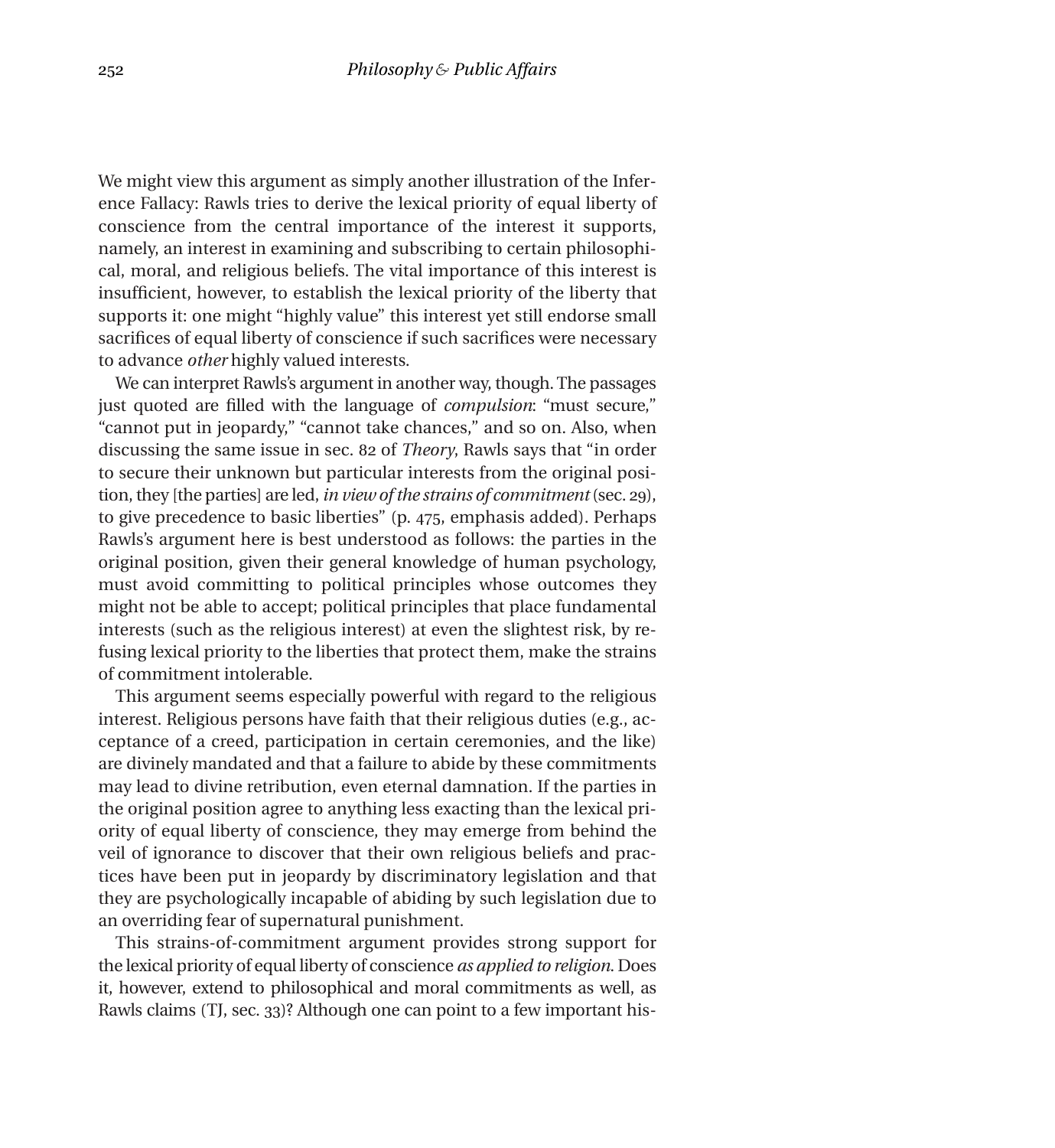torical examples of people who were either incapable or unwilling to abide by laws that discriminated against their philosophical and moral beliefs (e.g., Galileo and Socrates), these cases are celebrated precisely because of their rarity: religious martyrs are far more common than moral or philosophical ones. Thus, the strains-of-commitment argument, if it applies to moral and philosophical beliefs at all, is much less compelling than in the case of religious belief.

What of Rawls's additional claim (TJ, sec. 33) that "the reasoning in this case [i.e., equal liberty of conscience] can be generalized to apply to other freedoms, *although not always with the same force*" (p. 181, emphasis added)? In some cases, this claim seems justified. Consider, for instance, Rawls's own example of "the rights defining the integrity of the person" (mentioned along with liberty of conscience in TJ, sec. 39, p. 217; see also pp. 53, 131). If something less than lexical priority for these rights were agreed to by the parties in the Original Position, they again might emerge from behind the veil of ignorance to discover that their fundamental interest in bodily integrity had been jeopardized by legislation implementing, for example, compulsory live-donor organ harvesting or a radically egalitarian "slavery of the talented" for the benefit of the poor, legislation that they would be hard pressed to obey. In other cases, however, this strains-of-commitment argument seems less compelling, as Rawls himself has admitted. Consider, for example, freedom of speech. If freedom of speech were given less than lexical priority, would the speech-curbing legislation that might result lead to intolerable strains of commitment? Perhaps, although the not insubstantial variation in such laws across stable liberal democracies (e.g., laws restricting libel, obscenity, advocacy of political revolution or race hatred, pornography, and so forth) suggests otherwise.

In summary, the strains-of-commitment interpretation of the Equal Liberty of Conscience Argument provides strong support for the lexical priority of certain basic liberties (e.g., religious liberty, the rights protecting integrity of the person) but minimal support for others (e.g., moral and philosophical liberty of conscience, freedom of speech). This result may not be particularly surprising: there is no reason why the psychological strains of obeying laws that encroach upon fundamental interests should be the same for each of these interests—some interests, after all, may be more fundamental than others. Consequently, this interpretation of the Equal Liberty of Conscience Argument cannot by itself provide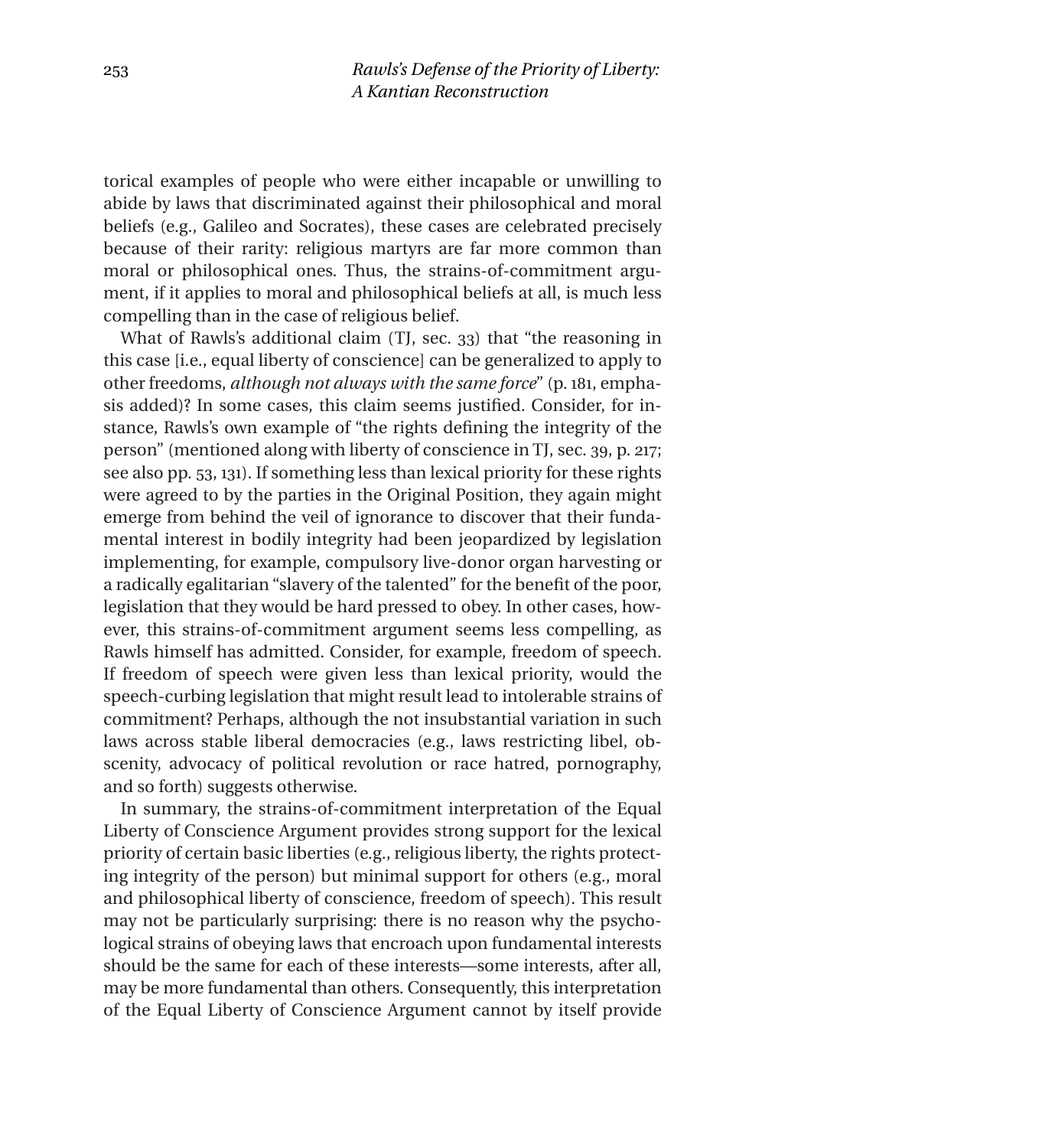the desired support for the Priority of Liberty. What is needed is a defense of the Priority of Liberty that can justify the lexical priority of *all* basic liberties, not merely the subset of such liberties whose violation creates intolerable strains of commitment. Fortunately, Rawls's third argument for the Priority of Liberty points the way towards such a defense.

## *3. The Hierarchy Argument*

Rawls presents the Hierarchy Argument in secs. 26 and 82 of *Theory*. He begins by distinguishing what he calls our "highest-order interest" from our fundamental interests and by linking the former to the Priority of Liberty (sec. 26):

Very roughly the parties [in the Original Position] regard themselves as having a *highest-order interest* in how all their other interests, including even their fundamental ones, are shaped and regulated by social institutions. They do not think of themselves as inevitably bound to, or as identical with, the pursuit of any particular complex of fundamental interests that they may have at any given time, although they want the right to advance such interests.... *Rather, free persons conceive themselves as beings who can revise and alter their final ends and who give first priority to preserving their liberty in these matters.* Hence, they not only have final ends that they are in principle free to pursue or to reject, but their original allegiance and continued devotion to these ends are to be formed and affirmed under conditions that are free (pp. 131–32, emphasis added).

Rawls identifies here what he later calls a "hierarchy of interests" for free persons. Our highest-order interest is in shaping our other interests, including our fundamental ones, under conditions of freedom, which we therefore give "first priority." Our fundamental interests, including both our religious interest and our interest in integrity of the person, come second. Rawls spells out the implications of this paragraph more clearly (sec. 82):

Thus the persons in the original position are moved by a certain *hierarchy of interests*. They must first secure their highest-order interest and fundamental aims (only the general form of which is known to them), and this fact is reflected in the precedence they give to liberty; the acquisition of means that enable them to advance their other desires and ends has a subordinate place (p. 476, emphasis added).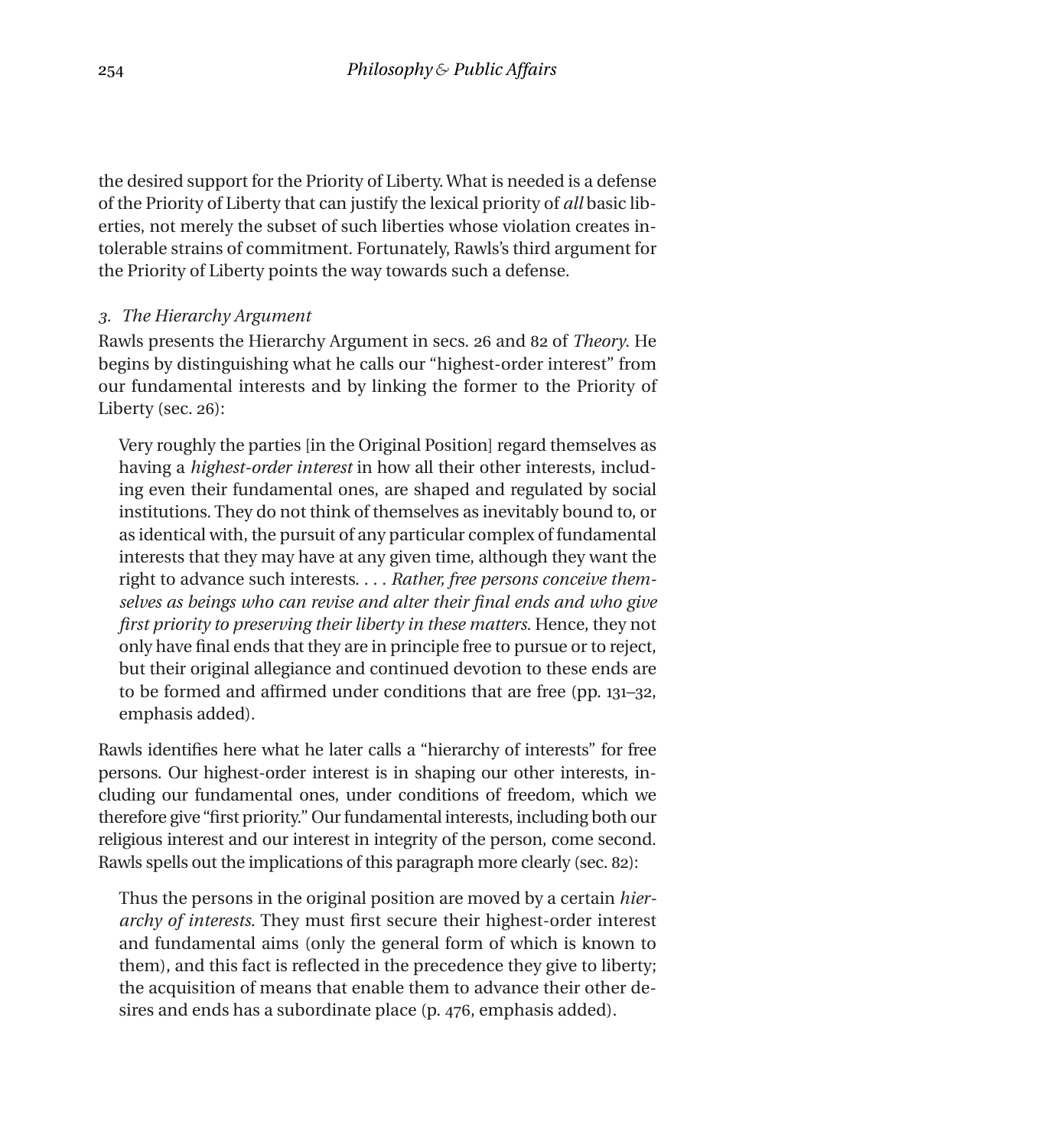Thus, the lexical priority of the basic liberties over the other primary goods ("means that enable them to advance their other desires and ends") can be justified by a hierarchy of interests: our highest-order interest in choosing our ends in freedom takes lexical priority ("they must first secure") over our interest in advancing those ends.

The Hierarchy Argument just described attempts to justify a hierarchy of goods (basic liberties *over* other primary goods) with a hierarchy of interests (a highest-order interest in free choice of ends *over* an interest in advancing those ends). Note how this argument deftly avoids the inference-fallacy objection: by asserting the *lexical* priority of our highestorder interest in the free choice of ends, Rawls is able to justify the lexical priority of the basic liberties, which are its indispensable support. The Hierarchy Argument appears to be a promising defense of the Priority of Liberty.

Several important questions arise at this point, however. First, what is the precise nature of our highest-order interest, and why are the basic liberties its essential support? Second, what justifies the asserted hierarchy of interests? To put the question more sharply: Does the Hierarchy Argument just kick the problem of defending the Priority of Liberty up one level of abstraction (from goods to interests) without actually solving it?<sup>9</sup> Third, are there goods other than the basic liberties that are indispensable supports for our highest-order interest (e.g., literature comparing religious faiths) and, if so, does this fact not undermine the Hierarchy Argument? Rawls does not directly address any of these questions, yet they must be answered in order for the Hierarchy Argument to be considered a full success.

In the next section, I show that *all* of these questions can be answered within the context of Rawls's *Theory*. To do this, however, I will have to reconstruct the Hierarchy Argument along Kantian lines. More specifically, I will have to show not only that our highest-order interest in the free choice of ends flows naturally from the Kantian conception of autonomy endorsed by Rawls (TJ, sec. 40), but also that the Priority of Liberty becomes effective only if sufficient material means are available to support this interest.

<sup>9.</sup> For a similar line of criticism, see Christoph Fehige, "Justice Beyond Desires?" in Davion and Wolf, *The Idea of a Political Liberalism*, pp. 253–84, at p. 265.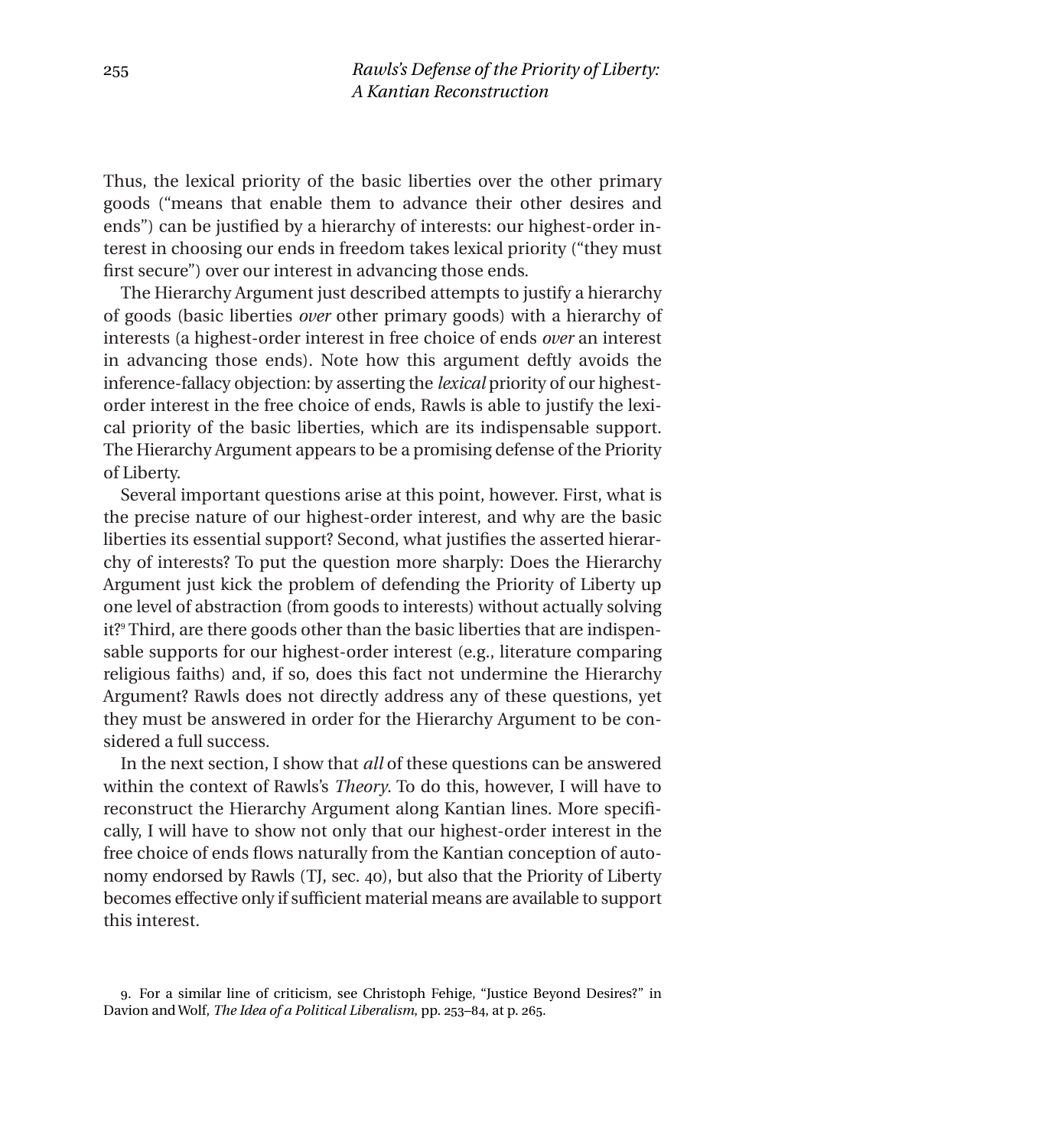#### III. A KANTIAN RECONSTRUCTION OF THE HIERARCHY ARGUMENT

A Kantian reconstruction of the Hierarchy Argument must begin with sec. 40 of *Theory*, in which Rawls presents a Kantian interpretation of justice as fairness. This interpretation, Rawls notes, is founded on Kant's understanding of *autonomy*, the connection of which to his own conception of justice can be seen in the following passage:

My suggestion is that we think of the original position as in important ways similar to the point of view from which noumenal selves see the world. The parties qua noumenal selves have complete freedom to choose whatever principles they wish; but they also have a desire to express their nature as rational and equal members of the intelligible realm with precisely this liberty to choose, that is, as beings who can look at the world in this way and express this perspective in their life as members of society. They must decide, then, which principles when consciously followed and acted upon in everyday life will best manifest this freedom in their community, most fully reveal their independence from natural contingencies and social accident (p. 225).

Thus, for Rawls as for Kant, autonomy is a kind of *freedom*, a freedom from the determination of our choices by "natural contingencies and social accident." As parties in the original position or members of the intelligible realm, we are free from such influences, and we can translate this independence into our lives as citizens by acting according to principles that we would choose as noumenal selves.

I want to argue here that the *capacity* for such autonomy (i.e., the potential any rational being has to achieve a certain distance from "his social position or natural endowments, or ... the particular kind of society in which he lives or the specific things that he happens to want" [p. 222]) has *two* distinct facets. These facets are succinctly described by Rawls during his discussion of moral personality (TJ, sec. 77): "moral persons are distinguished by two features: first they are capable of having (and are assumed to have) a conception of the good (as expressed by a rational plan of life); and second they are capable of having (and are assumed to acquire) a sense of justice, a normally effective desire to apply and to act upon the principles of justice, at least to a certain minimum degree" (p. 442). Let us refer to the former, the capacity for a conception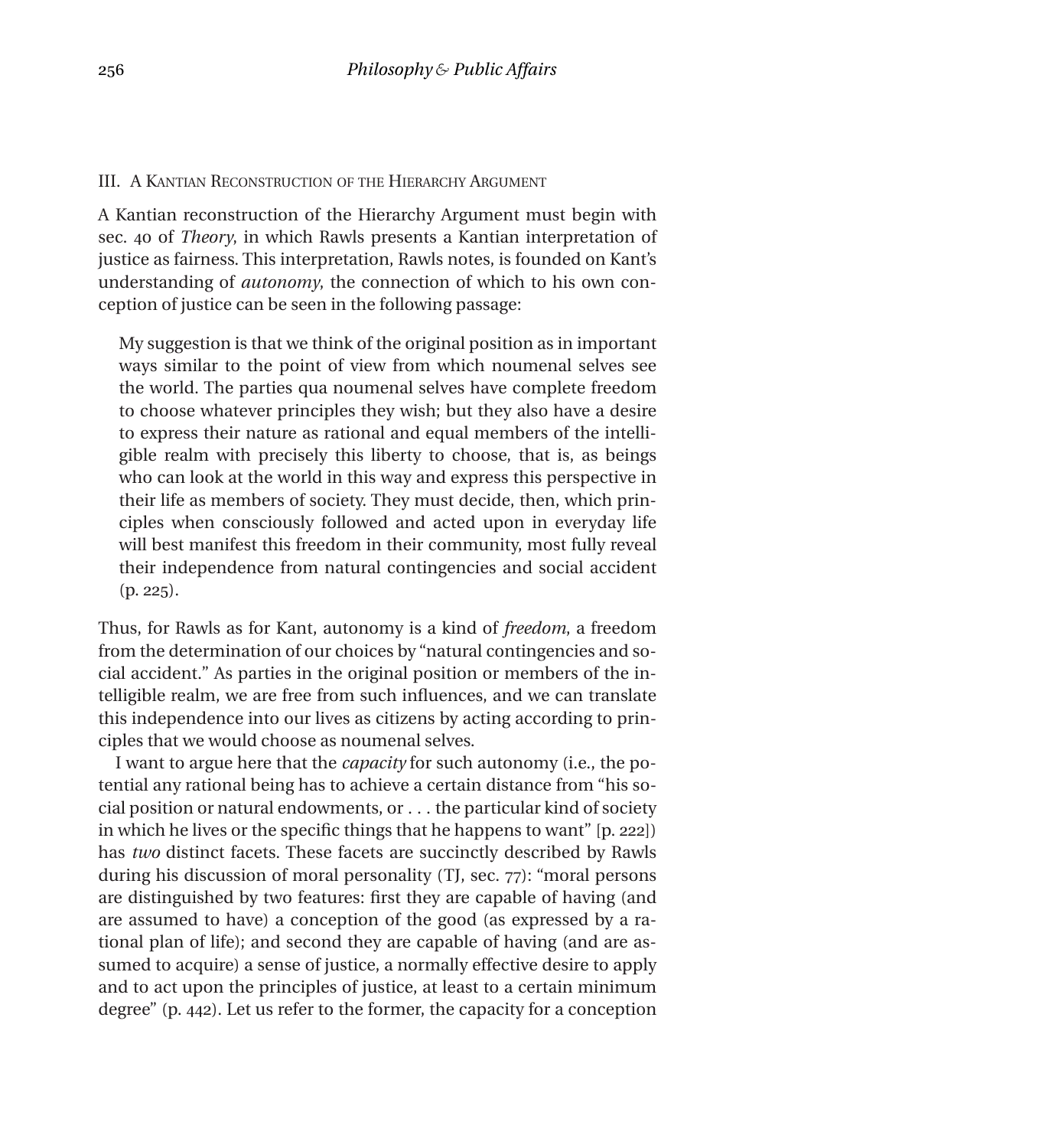of the good, as *rationality*, and to the latter, the capacity for a sense of justice, as *reasonableness*. I will look at these two capacities in turn, beginning with reasonableness, in order to show not only why they are aspects of autonomy but also how they are related to Rawls's three notions of priority (p. 214). More specifically, I will show that the Priority of Justice over Efficiency and Welfare and the Priority of the Right over the Good are both expressions of our reasonableness, whereas *the Priority of Liberty is an expression of our rationality*.

## *1. Reasonableness and the Priorities of Right and Justice*

Reasonableness, or the capacity for a sense of justice, is the ability to limit the pursuit of one's conception of the good out of a respect for the rights and interests of other people and out of a desire to cooperate with them on fair terms. A person who acts reasonably acts according to a principle of reciprocity: he seeks to give "justice to those who can give justice in return" (p. 447). The tight connection between reasonableness and autonomy is explained by Rawls in sec. 86 of *Theory*: "the sense of justice . . . reveals what the person is, and to compromise it is not to achieve for the self free reign but to give way to the contingencies and accidents of the world" (p. 503). When we act reasonably, says Rawls, we demonstrate an ability to subordinate the pursuit of our own good, which may be unduly influenced by the "contingencies and accidents of the world," to those principles we would choose as members of the intelligible realm—our reasonableness, in other words, is emblematic of our autonomy, our independence from natural and social contingencies. This explains our sense of shame when we *fail* to act reasonably: we behave then as if we were members of a "lower order" of animal, whose actions are determined by the laws of nature rather than the moral law (p. 225).

Over the course of *Theory*, Rawls introduces three notions of priority: the Priority of Liberty (First Priority Rule), the Priority of Justice over Efficiency and Welfare (Second Priority Rule), and the Priority of the Right over the Good (pp. 27–28, 266–67). The second and third kinds of priority are very closely related to one another: they both suggest that justice is paramount and that it therefore takes absolute priority over all other concerns, especially the concerns of rival moral theories (e.g., utilitarianism's concern for welfare, perfectionism's concern for excellence of character,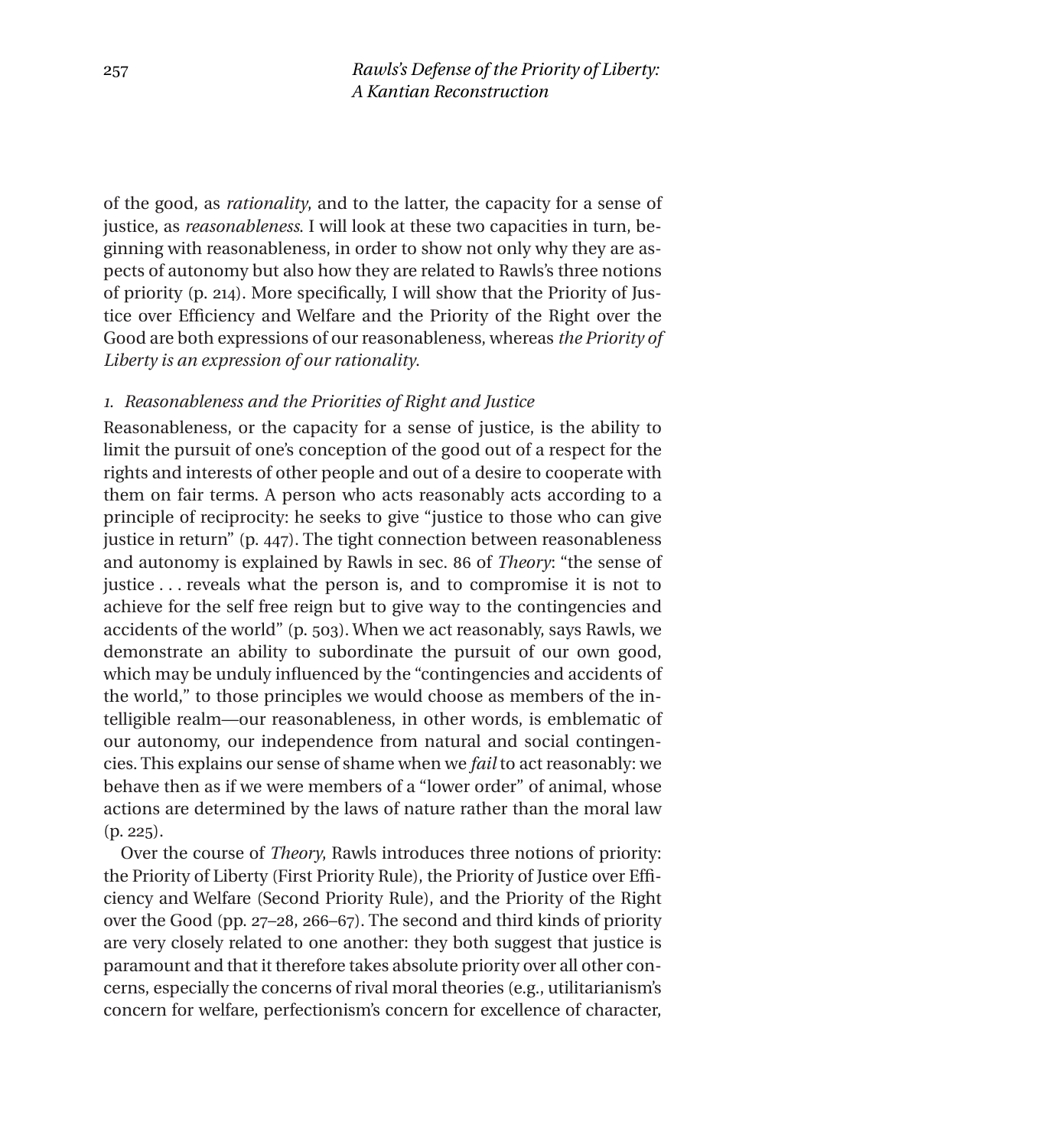and so on). These second and third kinds of priority, in addition to being closely related to each other, are closely related to what Rawls calls the "lexical priority" of the good will in Kant's moral theory:

We know that Kant has both a formal conception of a good will and a formal conception of right. He begins with these two interdependent formal conceptions. The goodness of all things—talents of the mind and qualities of temperament, gifts of nature and of fortune, and happiness—is conditioned: their goodness depends on being compatible with the substantive requirements on actions and institutions imposed by these formal conceptions. This is the general meaning of the priority of right in his doctrine.<sup>10</sup>

The Priority of Right over the Good and the Priority of Justice over Welfare and Efficiency are both expressions of our nature as *reasonable* beings, i.e., beings able to act in conformity with, and out of respect for, the moral law. In Kant's terms, to sacrifice justice for the sake of welfare or excellence of character would be to sacrifice what is of absolute value (the good will) for what is of merely relative value (its complements). Rawls himself makes the same strong connection between reasonableness and these two kinds of priority:

But the desire to express our nature as a free and equal rational being can be fulfilled only by *acting on the principles of right and justice as having first priority*.... Therefore in order to realize our nature we have no alternative but to plan to preserve our sense of justice as governing our other aims. *This sentiment cannot be fulfilled if it is compromised and balanced against other ends as but one desire among the rest* (TJ, p. 503, emphasis added).

Just as reasonableness is a key facet of our autonomy, so the priorities of right and justice are expressions of our reasonableness: we best indicate our commitment to guide our actions by the principles of justice by refusing to compromise those principles for the sake of our other ends.

10. John Rawls, *Lectures on the History of Moral Philosophy*, ed. Barbara Herman (Cambridge, Mass.: Harvard University Press), pp. 156–57.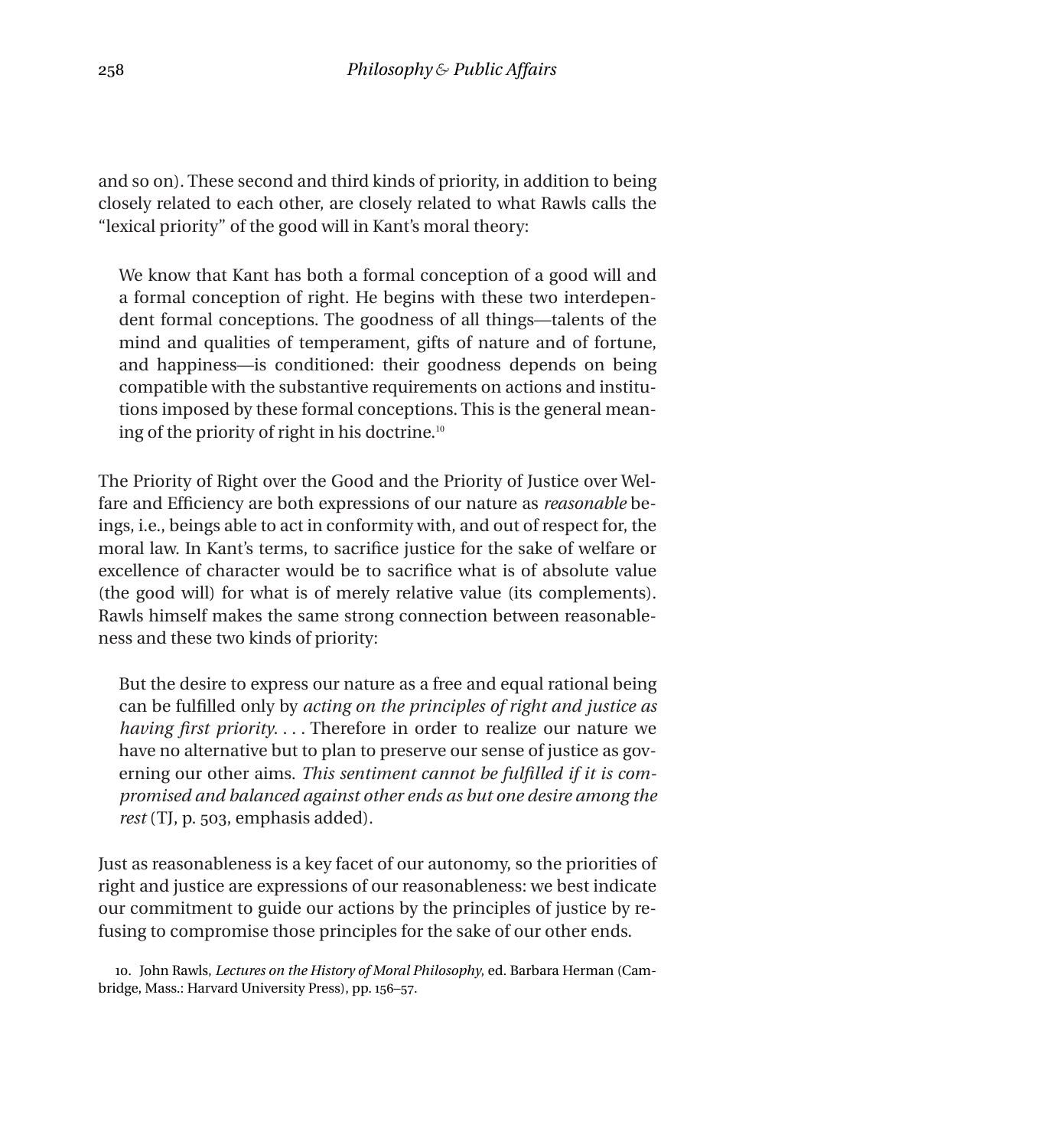#### *2. Rationality and the Priority of Liberty*

Rationality is our capacity for a conception of the good, which we pursue through a plan of life. We schedule, prioritize, temper, and prune our desires in accordance with this plan; rather than living from impulse to impulse, as other animals do, we arrange the pursuit of our interests and ends according to a coherent scheme (secs. 63–64). Now, given what was said in the previous subsection, one may find it difficult to see the connection between rationality, so defined, and autonomy: if our desires are largely the product of natural and social contingencies, then how can acting in accordance with a plan to advance them be an aspect of our autonomy? In other words, if rationality is merely the "slave of the passions,"<sup>11</sup> and these passions are the result of such contingencies, then how can rationality possibly express our nature as free and equal beings?

According to Rawls, however, rationality is much more than a "slave of the passions." The exercise of rationality involves a clear *distancing* from one's immediate desires, as Rawls indicates in the following passage:

The aim of deliberation is to find that plan which best organizes our activities and influences the formation of our subsequent wants so that our aims and interests can be fruitfully combined into one scheme of conduct. Desires that tend to interfere with other ends, or which undermine the capacity for other activities, are weeded out; whereas those that are enjoyable in themselves and support other aims as well are encouraged.<sup>12</sup>

The image of rationality here is active, not passive. Rather than being haplessly driven on by the dominant desires, rationality exercises authority over them: rationality elevates some desires and lays low others; it integrates retained desires into "one scheme of conduct"; and it even shapes the development of future desires. Far from being a slave of desire, rationality is its master. This conception of rationality is consistent with at least one reading of Kant's idea of practical reason as applied to the pursuit of happiness: H. J. Paton notes that prudential reasoning in

<sup>11.</sup> David Hume, *A Treatise of Human Nature* (London: Penguin Books, 1969), p. 462.

<sup>12.</sup> *Theory of Justice*, pp. 360–61. Cf. Plato, *Republic*, trans. Allan Bloom (New York: Basic Books, 1991), p. 272 [589a–c].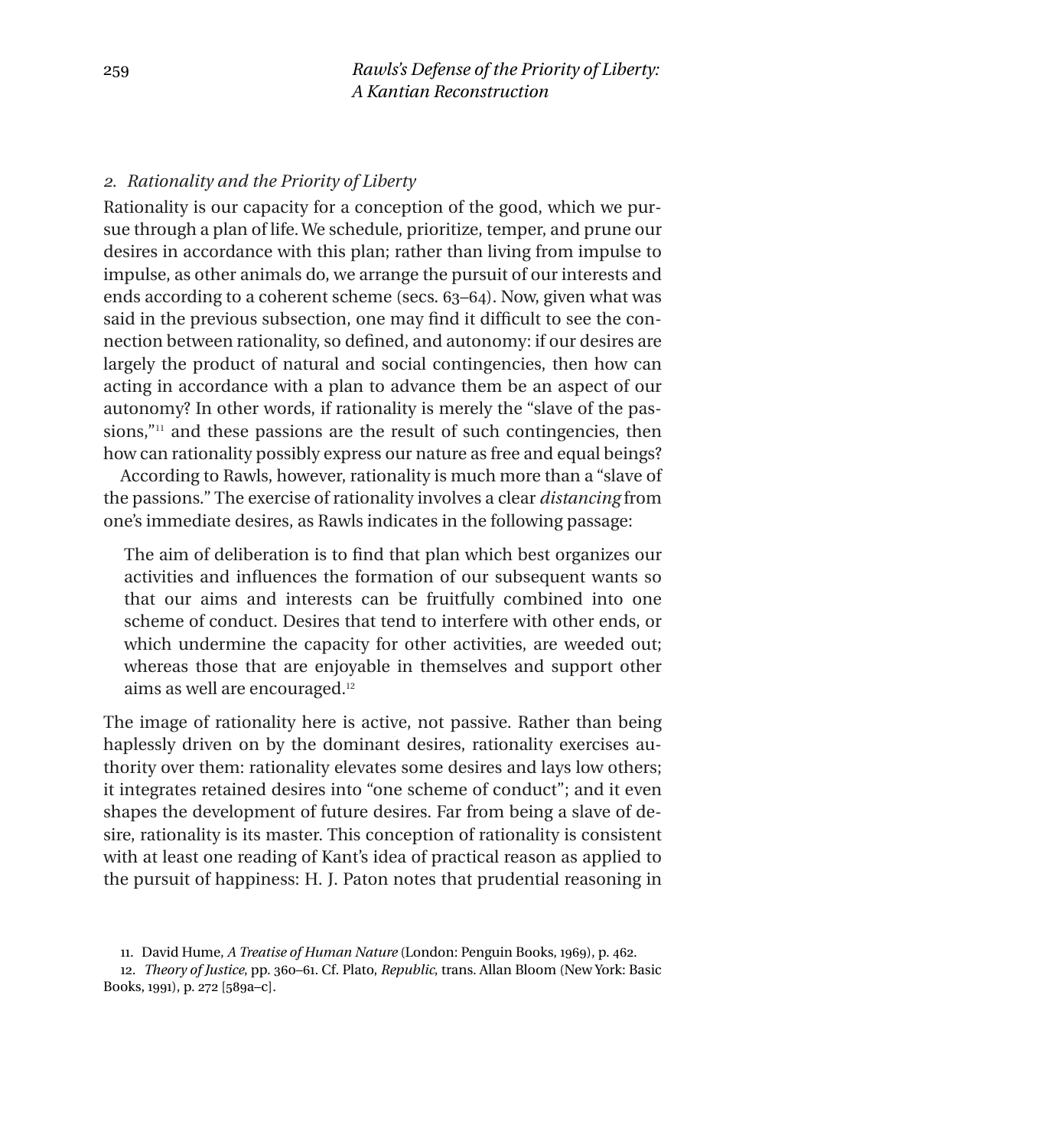Kant's moral theory involves "a choice of ends as well as means" and a subsequent "maximum integration of ends."<sup>13</sup>

Rationality, then, is the essence of what Rawls calls our "highest-order interest." Rational persons are precisely the kind of beings who have the ability to "revise and alter their final ends," including even their fundamental interests (TJ, pp. 131–32). Thus, our highest-order interest in freely choosing our ends can be redescribed as *our highest-order interest in preserving both our rationality and the conditions of its exercise* (TJ, pp. 491–92). Such will be our preferred definition of this interest henceforth.

The relationship of rationality, so understood, to autonomy is now easier to discern. Just as one aspect of our autonomy is the distancing from our immediate desires that is involved in acting on principles that would be chosen in an initial position of equality (reasonableness), so another aspect of our autonomy is the less radical distancing involved in scheduling, prioritizing, tempering, and pruning these desires in accordance with a plan of life (rationality). Admittedly, this latter aspect or facet of autonomy is strictly subordinate to the former: as Rawls notes, the "sense of justice [is not] one desire to be weighed against others" but rather the desire that takes absolute priority over all others in a plan of life (p. 508). Despite initial doubts, however, we can now see that reasonableness and rationality are *both* facets of our autonomy. We can also see why our interest in rationality and its preconditions is correctly described as our "highest-order" interest: we cannot sacrifice this interest without sacrificing autonomy, without stooping to the level of creatures that live by natural impulse rather than by a plan of life.

In order to advance the reconstruction of the Hierarchy Argument, we must now answer the following question: How does this highest-order interest in rationality and its preconditions justify the lexical priority of the basic liberties over other primary goods, as called for by the Priority of Liberty? In short, it justifies such priority because the basic liberties *are* necessary conditions for the exercise of rationality, which is why parties in the Original Position "give first priority to preserving their liberty in these matters" (pp. 131–32). If the parties were to sacrifice the basic liberties for the sake of other primary goods (the "means that enable them

<sup>13.</sup> H. J. Paton, *The Categorical Imperative: A Study in Kant's Moral Philosophy* (Philadelphia: University of Pennsylvania Press, 1947), pp. 86, 92.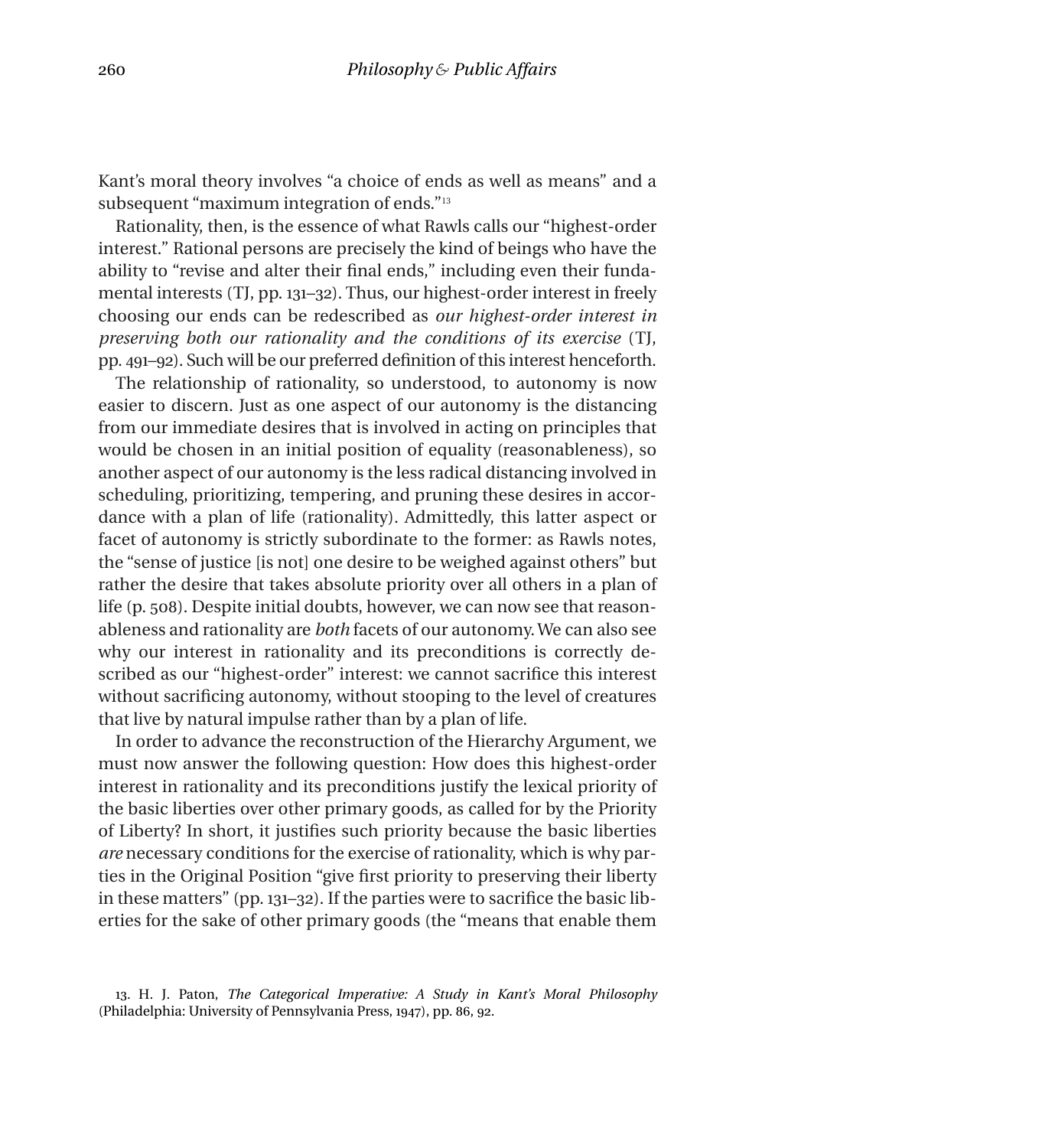to advance their other desires and ends" [p. 476]), they would be sacrificing their highest-order interest in rationality and its preconditions, and thereby failing to express their nature as autonomous beings (p. 493).

A brief examination of the basic liberties enumerated by Rawls will indicate why they are necessary conditions for the exercise of rationality (p. 53). The freedoms of speech and assembly, liberty of conscience, and freedom of thought are essential to the creation and revision of plans of life: without secure rights to explore ideas and beliefs with others (whether in person or through various media) and consider these at our leisure, we would be unable to make informed decisions about our conception of the good. Freedom of the person (including psychological and bodily integrity), as well as the right to personal property and immunity from arbitrary arrest and seizure, are necessary to create a stable and safe personal space for purposes of reflection and communication, without which rationality would be compromised if not crippled. Even small restrictions on these basic liberties would threaten our highestorder interest, however slightly, and such a threat is disallowed given the absolute priority of this interest over other concerns. Note also that lexical priority can be justified here for all of the basic liberties, not merely a subset of them (as was the case with the strains-of-commitment interpretation of the Equal Liberty of Conscience Argument).<sup>14</sup>

One problem with both the reconstructed Hierarchy Argument and its original version, as we noted at the end of the last section, is that goods other than the basic liberties are necessary to support our highest-order interest in rationality. For example, while freedom of speech is indeed essential for the creation and revision of plans of life, so are the material goods that make this freedom effective, such as assembly halls, street corners, megaphones, soapboxes, and the like. Much the same could be

14. Careful readers will note that I have neglected to mention one of the basic liberties: political liberty. If we think of political liberty as being instrumentally valuable in the protection of the other basic liberties (as Rawls suggests, TJ, pp. 200–05), then we might be able to construct a *second-order* defense of its lexicality consistent with the current argument: if our highest-order interest in rationality and its necessary conditions (i.e., the other basic liberties) cannot be compromised, then the necessary condition for those necessary conditions (i.e., political liberty) cannot be compromised. I do not find this argument particularly compelling, as it is unclear that political liberty is necessary for (as opposed to strongly contributory to) the protection of other basic liberties. Therefore, the reconstructed Hierarchy Argument may not support the lexical priority of political liberty—a notable and perhaps troubling failure, if true.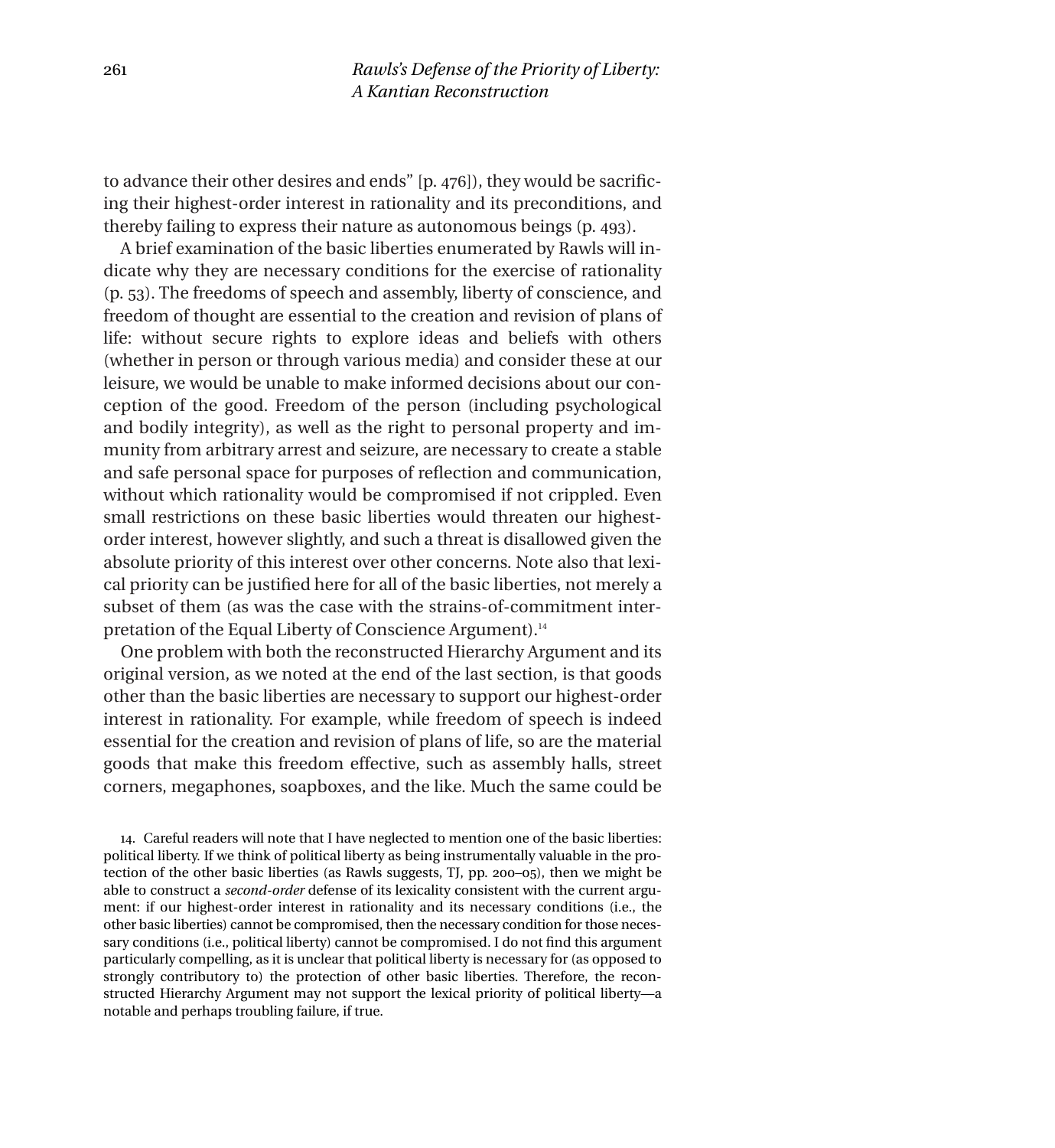said of the other basic liberties. One potential solution to this problem would be to redefine the Priority of Liberty so that it asserted the lexical priority of the basic liberties over other goods *only when those goods were not needed to support our highest-order interest in rationality*. I suggest a more elegant solution in the following subsection, however, a solution that has the additional advantage of elucidating the meaning of Rawls's threshold condition for the application of the Priority of Liberty.

# *3. An Interpretation of the Threshold Condition for the Application of the Priority of Liberty*

Rawls notes on several occasions in *Theory* that the Priority of Liberty becomes effective only when certain conditions are realized. For example, Rawls begins sec. 82 of *Theory* with the following observation:

I have supposed that if the persons in the original position know that their basic liberties can be effectively exercised, they will not exchange a lesser liberty for greater economic advantages (sec. 26). It is only when social conditions do not allow the full establishment of these rights that one can acknowledge their restriction. The equal liberties can be denied only when it is necessary to change the quality of civilization so that in due course everyone can enjoy these freedoms. The effective realization of all these liberties in a well-ordered society is the long-run tendency of the two principles and rules of priority when they are consistently followed under reasonably favorable conditions (pp.  $474-75$ ).<sup>15</sup>

His other discussions of the threshold condition in *Theory* provide little additional information, although later he adds a "degree of fulfillment of needs and material wants" (sec. 82) to the social conditions that must be met before the Priority of Liberty can come into effect.<sup>16</sup>

Rawls's description of the threshold condition can be interpreted in at least three different ways, each of which is inclusive of (and therefore more stringent than) the ones preceding it:

(a) *Formal Threshold:* Before the Priority of Liberty can apply, a society must have achieved a level of wealth sufficient for it to maintain a legal

<sup>15.</sup> Cf. John Stuart Mill, *Considerations on Representative Government* (Amherst, N.Y.: Prometheus Books, 1991), pp. 46–53, 85–93, 345–65.

<sup>16.</sup> Rawls, *Theory of Justice*, p. 476. Also see TJ, pp. 54–55, 132.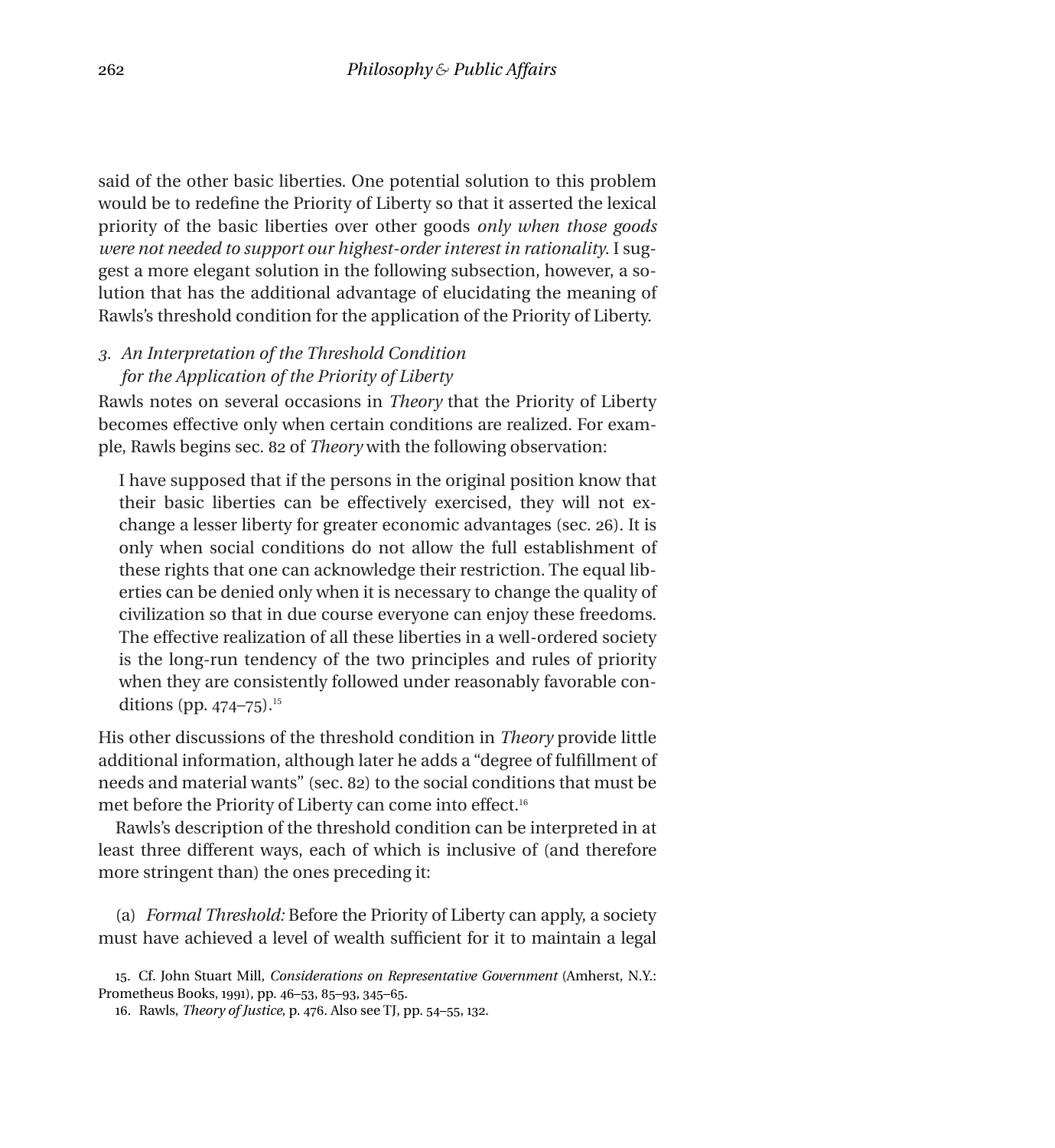system with courts, police, and so on, that can define and protect the basic liberties of citizens. In addition, most citizens and government officials must respect the rule of law.

(b) *Weak Substantive Threshold:* Before the Priority of Liberty can apply, a society must have achieved a level of wealth sufficient for it to allow its citizens to engage in meaningful *formation* of life plans. For example, citizens must have access to media, public forums, and schools and must have sufficient leisure time to make use of these resources and reflect on their plans.

(c) *Strong Substantive Threshold:* Before the Priority of Liberty can apply, a society must have achieved a level of wealth sufficient for it to allow its citizens to engage in meaningful *advancement* of life plans. For example, citizens must have access to professional training, start-up funds for businesses, grants for artistic, literary, and scientific projects, and so forth.

Two implications of the reconstructed Hierarchy Argument are clear. First, at least the Formal Threshold must be met before the Priority of Liberty can apply: the Priority of Liberty would be meaningless in a society that could not even establish the basic liberties themselves due to social and economic conditions. All arguments for the Priority of Liberty, including the reconstructed one on offer here, must take feasibility into account. Second, the Strong Substantive Threshold must be ruled out. Once the *Weak* Substantive Threshold is met, our highest-order interest in rationality can be fully satisfied, as all of its necessary conditions (including the basic liberties and any other primary goods essential for its exercise) are then in place. Any threshold more stringent than this one, including the Strong Substantive Threshold, in effect sacrifices the basic liberties and the highest-order interest they protect for the sake of *advancing*, not forming, our plans of life, but such a sacrifice is ruled out by the reconstructed Hierarchy Argument. In short, no threshold less stringent than the Formal one or more stringent than the Weak Substantive one can be justified by this argument for the Priority of Liberty.

Now consider the choice between the Formal and Weak Substantive Thresholds: Can the reconstructed Hierarchy Argument justify violations of the Priority of Liberty in order to move society to a level of wealth where the formation of life plans is meaningful? Once we recognize that the only function of the basic liberties is to advance our highest-order interest in rationality, the answer becomes clear: if the *violation* of the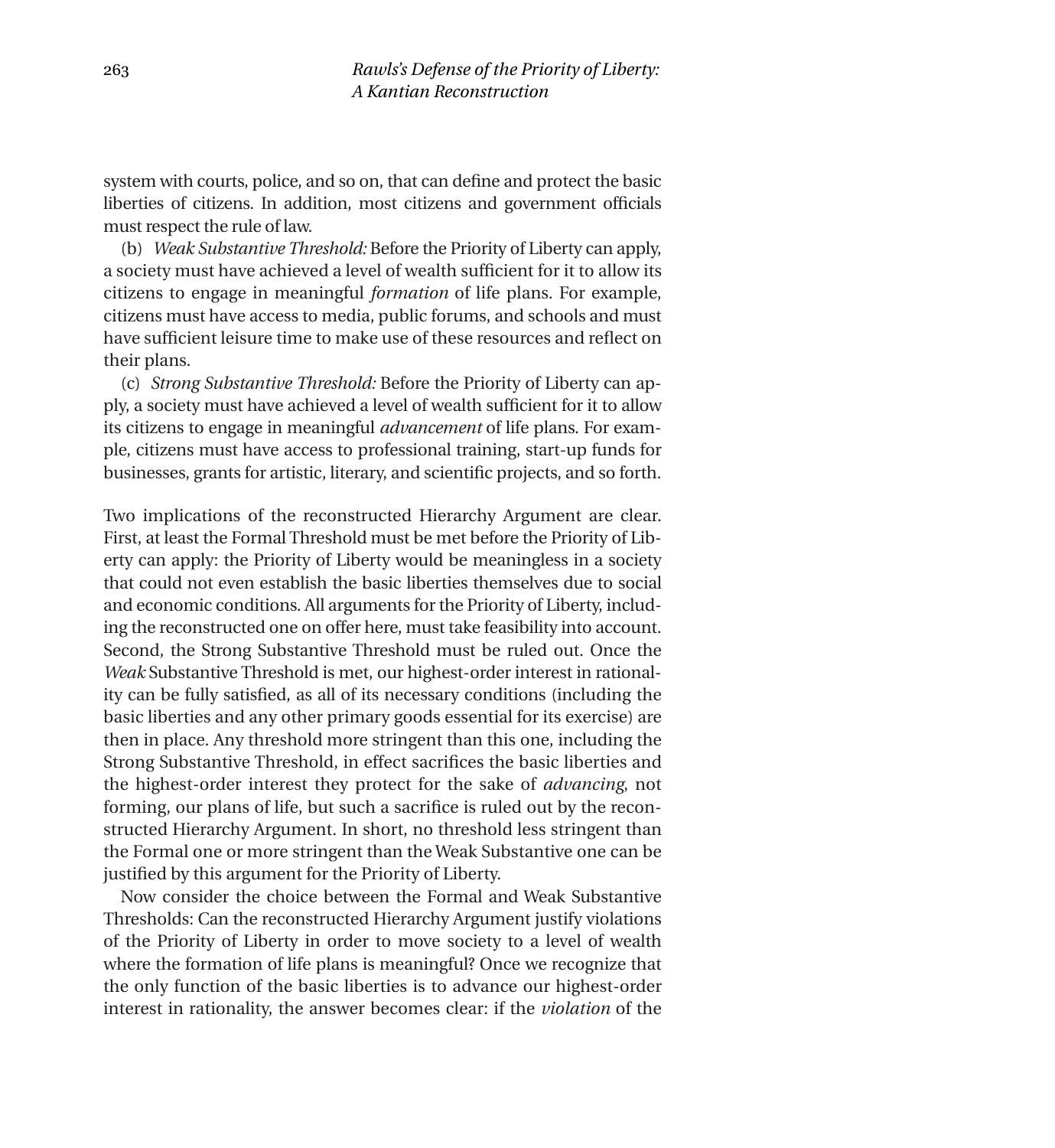basic liberties is the best means to advance the interest they serve, then the Priority of Liberty can be temporarily set aside. To insist upon the imposition of the Priority of Liberty under such circumstances would be to fetishize the basic liberties, whose value is only instrumental. I therefore conclude that the reconstructed Hierarchy Argument requires a Weak Substantive Threshold for the application of the Priority of Liberty.

Note how this interpretation of the threshold condition solves the problem discussed at the end of the last subsection. Rather than modifying the definition of the Priority of Liberty, we can simply stipulate that its implementation be delayed until all primary goods that are necessary for the advancement of our highest-order interest in rationality can be made available. Once this threshold is reached, however, the basic liberties can no longer be sacrificed for other primary goods. Thus, the reconstructed Hierarchy Argument, in addition to offering a strong defense of the Priority of Liberty, clarifies the meaning of the threshold condition for its application.

We have now completed the reconstruction of the Hierarchy Argument. At the close of the last section, we identified a number of problems with the original argument, all of which have now been solved. We have seen that our highest-order interest is in preserving both our rationality and the preconditions of its exercise, and that these preconditions include first and foremost the basic liberties. We have also noted that the preeminent position this interest holds in our hierarchy of interests is justified by its intimate connection to the Kantian ideal of autonomy. Finally, we have discovered that the contribution of primary goods other than the basic liberties to our highest-order interest does not weaken the argument for the Priority of Liberty but rather strengthens our understanding of the threshold condition for its application.

#### IV. THE PRIORITY OF LIBERTY IN *POLITICAL LIBERALISM*

A natural question to ask at this point is: What arguments does Rawls make in favor of the Priority of Liberty in *Political Liberalism*, and do these arguments suffer from the same kinds of problems we identified in *Theory*?<sup>17</sup> If they did, in fact, suffer from such problems, then a second

<sup>17.</sup> Rawls has also defended the Priority of Liberty in at least three of his essays ("A Kantian Conception of Equality," "Kantian Constructivism in Moral Theory," and especially "Social Unity and Primary Goods") and in his *Justice as Fairness: A Restatement*, but his arguments in these pieces either are not as fully developed as those in his major treatises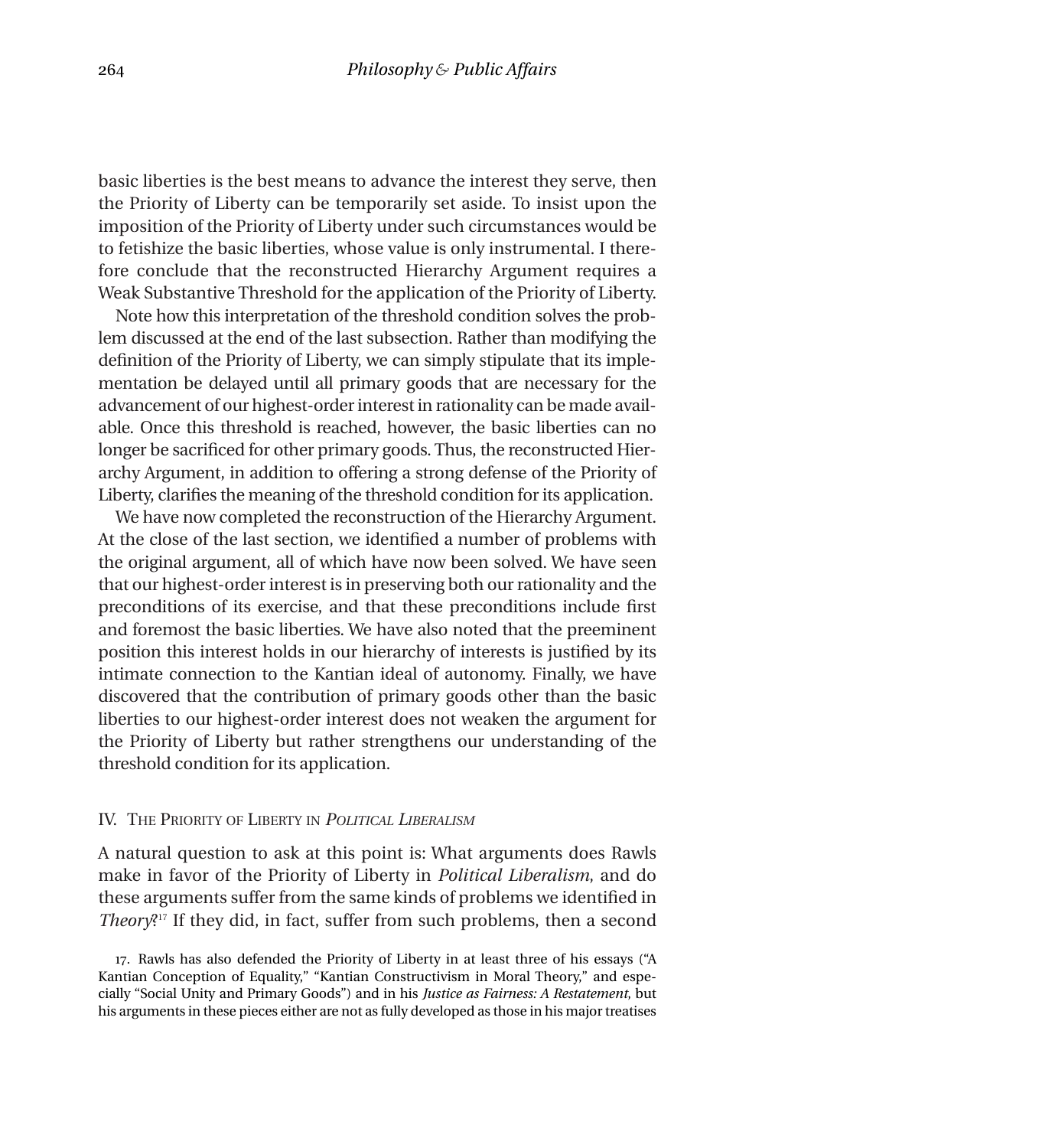question would arise: Could the reconstructed Hierarchy Argument be used to defend the Priority of Liberty within the context of a *political* (rather than a Kantian) liberalism? I will address each of these questions in turn.

## *1. Defending the Priority of Liberty: Arguments Old and New*

Although Rawls briefly discusses and defends the Priority of Liberty early in *Political Liberalism* (PL, pp. 41, 74, 76), his most sustained arguments for it are to be found late in the book, in the lecture entitled "The Basic Liberties and Their Priority." *All* of these arguments are framed in terms of Justice as Fairness rather than liberal political conceptions of justice more generally, a point to which we will return below. The three arguments for the Priority of Liberty that we identified in *Theory* can also be found in *Political Liberalism*, and both their strengths and weaknesses carry over into the new context.<sup>18</sup> At least two new arguments can be found, however, arguments that I will refer to as the Stability Argument and the Well-Ordered Society Argument, respectively.<sup>19</sup> As I will now show, both of these arguments are further illustrations of the Inference Fallacy.

The Stability Argument has a structure similar to that of the Self-Respect Argument. In it, Rawls notes the "great advantage to everyone's conception of the good of a... stable scheme of cooperation," and he goes on to assert that Justice as Fairness is "the most stable conception of justice ... and this is the case importantly because of the basic liberties and the priority assigned to them."<sup>20</sup> Taking the second point first, Rawls never makes clear why the Priority of Liberty is *necessary* for stability, as opposed to strongly contributory to it. Very small restrictions on the basic liberties would seem unlikely to threaten it, and some types of restrictions (e.g., imposing fines for the advocacy of violent revolution

of political theory or do not add anything to them. See John Rawls, *Collected Papers,* ed. Samuel Freeman (Cambridge, Mass.: Harvard University Press, 1999), pp. 254–66, at p. 260; pp. 303–58, at p. 348; and pp. 359–87, at pp. 362, 366–67, and 385; and Rawls, *Justice as Fairness: A Restatement*, pp. 46–47, 104–06, and 115.

<sup>18.</sup> For the Self-Respect Argument, see PL, pp. 318–20; for the Equal Liberty of Conscience Argument, see PL, pp. 310–12; for the (unreconstructed) Hierarchy Argument, see PL, pp. 312–14.

<sup>19.</sup> For the Stability Argument, see PL, pp. 316–18; for the Well-Ordered Society Argument, see PL, pp. 320–23.

<sup>20.</sup> PL, p. 316; also see TJ, pp. 261–63 and sec. 76.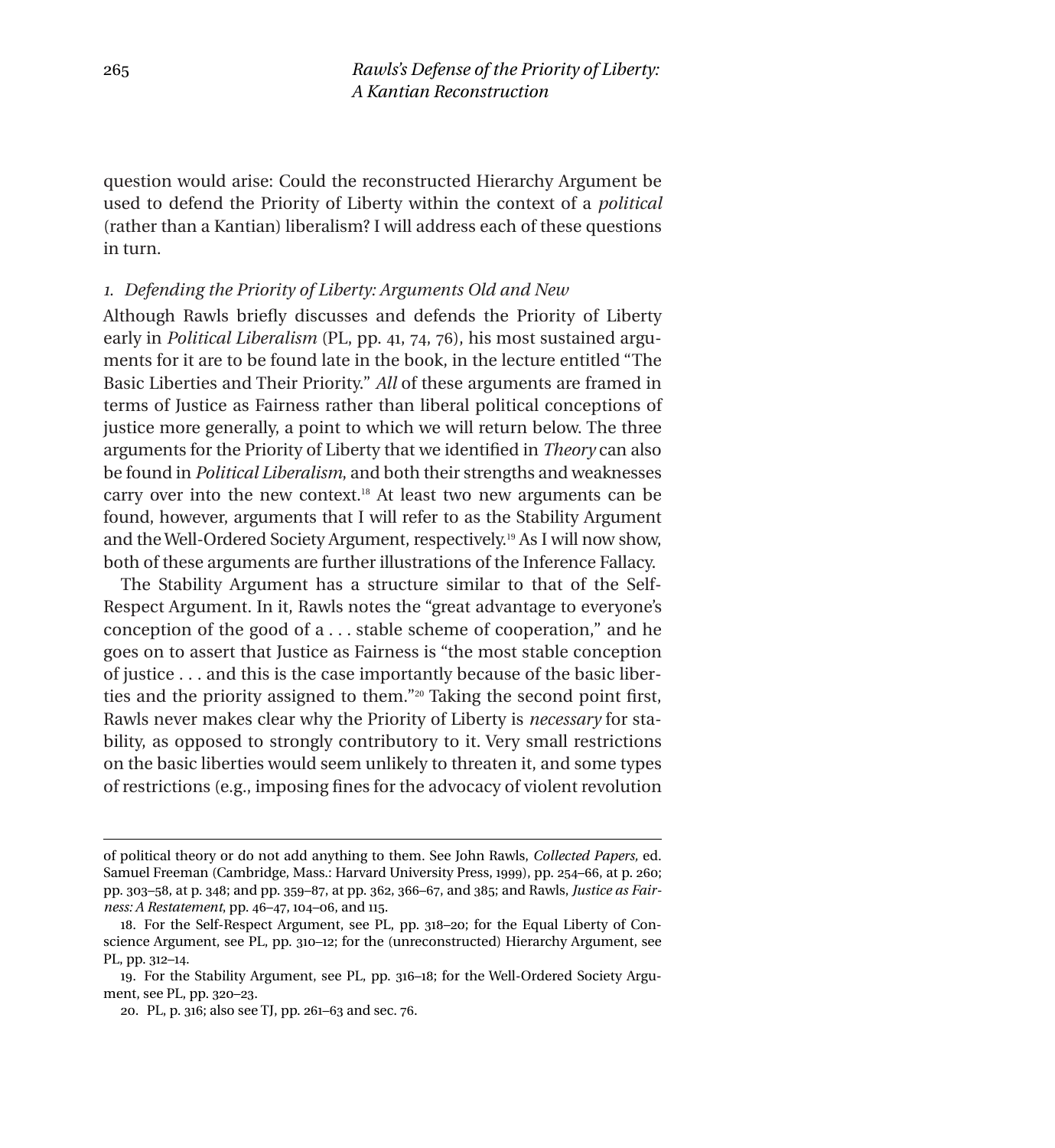or race hatred) might actually *enhance* it. Even if we assume, however, that the Priority of Liberty is necessary for stability, this fact is not enough to justify it: as highly valued as stability is, sacrificing the basic liberties that make it possible may be worthwhile if such a sacrifice is necessary to advance *other* highly valued ends. Pointing out the *high* priority of stability, in other words, is insufficient to justify the lexical priority of the basic liberties that support it—only the *lexical* priority of stability would do so, yet Rawls provides no argument for why stability should be so highly valued.

The Well-Ordered Society Argument relies on the Humboldtian idea of a well-ordered society as a "social union of social unions," as an organization that integrates and harmonizes its smaller, constituent associations for the sake of a more comprehensive good.<sup>21</sup> In the course of this argument, Rawls claims that the "principles which secure the basic liberties . . . [are] the best way to establish the comprehensive good of social union."<sup>22</sup> The importance of basic liberties (especially freedom of association) in making such a good possible is clear, but we are again left wondering why such liberties must have *lexical* priority for it to be realized and, even granting this, why the good of social union is of such paramount importance that its preconditions could never be sacrificed for the sake of other goods. The inference-fallacy objection applies as strongly here as it did with the Stability Argument.

After reviewing the defenses of the Priority of Liberty offered by *Political Liberalism*, we find that we have advanced little further than our position at the end of Section III, with only the reconstructed Hierarchy Argument providing strong and sufficiently broad support for the lexical priority of the basic liberties. What implication does this result have for defending the Priority of Liberty from within a *political* (as opposed to a Kantian) liberalism? As I will demonstrate in the next subsection, adherents of non-Kantian reasonable comprehensive doctrines may find it hard to accept the Kantian conception of autonomy animating the Hierarchy Argument and therefore the Hierarchy Argument itself, casting doubt on whether the Priority of Liberty (and Justice as Fairness more generally) could be the focus of an overlapping consensus.

22. PL, p. 323.

<sup>21.</sup> PL, pp. 321–22; also see TJ, sec. 79.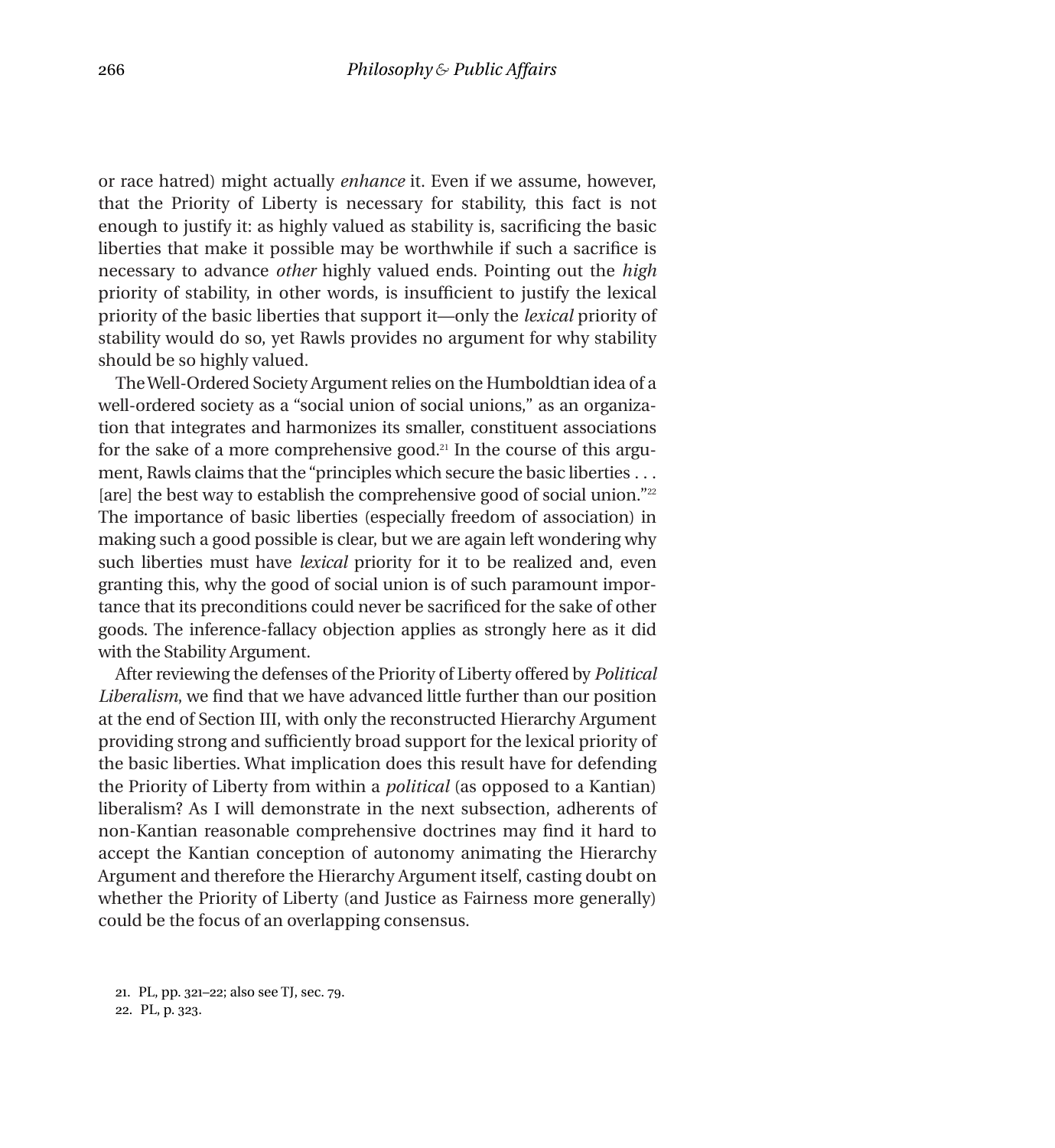## *2. Defending the Priority of Liberty within a Political Liberalism*

Near the beginning of *Political Liberalism*, Rawls says any *liberal* political conception of justice must have three elements, one of which is "an assignment of special priority" to the basic liberties. He then adds that "these elements can be understood in different ways, so that there are many variant liberalisms."<sup>23</sup> Thus, some of these liberalisms may, like Justice as Fairness, assign *lexical* priority to the basic liberties, while others may assign only a *high* priority to them, for the word "special" can be interpreted in many reasonable ways.

Later in the book, Rawls speculates about the specificity of an overlapping consensus of reasonable comprehensive doctrines and suggests the following picture of such a consensus as "more realistic and more likely to be realized" than the simple one he had previously offered:

In this case the focus of an overlapping consensus is *a class of liberal conceptions* that vary within a more or less narrow range. The more restricted the range, the more specific the consensus. In a political society with a consensus of this kind, several conceptions of justice will be political rivals and no doubt favored by different interests and political strata.<sup>24</sup>

As just noted, some liberal conceptions may not assign lexical priority to the basic liberties. Thus, in order for the Priority of Liberty to be the focus of an overlapping consensus (rather than enjoying support from only a subset of reasonable comprehensive doctrines, such as Kantian ones), *the range of admissible liberal conceptions must be narrow enough to exclude any that do not endorse the Priority of Liberty*. Under what circumstances might this occur?

Rawls speculates that "the narrower the differences between the liberal conceptions *when correctly based on fundamental ideas in a democratic public culture* ... the narrower the range of liberal conceptions defining the focus of the consensus."<sup>25</sup> By "correctly based," Rawls appears to mean at least two things: first, that the conceptions should be built on the "more central" of these fundamental ideas; second, that these ideas should be interpreted in the right way (PL, pp. 167–68). For example,

23. PL, p. 6. Also see PL, p. 223.

24. PL, p. 164 (emphasis added).

25. PL, p. 167 (emphasis added).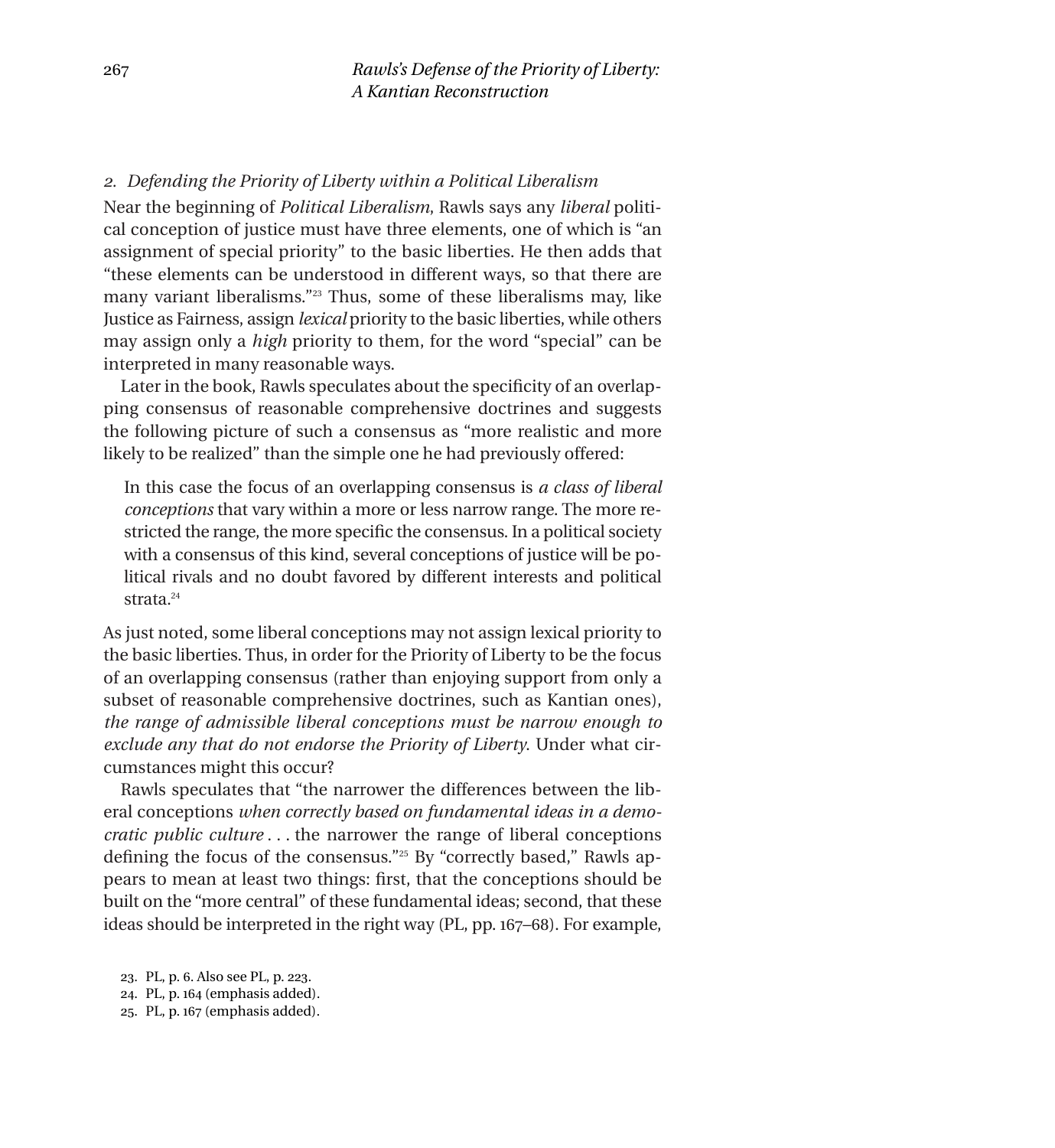Rawls asserts that his "conception of the person as free and equal" is "central to the democratic ideal" (PL, p. 167). This idea is in competition with other democratic ideas, however (e.g., the idea of the "common good" as it is understood by classical republicans), as well as with other interpretations of the same idea (e.g., the utilitarian understanding of "equality" as the equal consideration of each person's welfare). A necessary condition, then, for Justice as Fairness to be the focus of an overlapping consensus would be for adherents of *all* reasonable comprehensive doctrines to endorse this idea, along with the interpretation Rawls gives it, as more "central to the democratic ideal" than other fundamental ideas. If they were to accept not only this idea but also its companion idea of society as "a fair system of cooperation," then the procedures of political constructivism (including the Original Position) would presumably lead them to select Justice as Fairness as their political conception of justice.

Now, we have seen that the only successful argument for the Priority of Liberty is the reconstructed version of the Hierarchy Argument. This argument relies heavily upon a Kantian understanding of autonomy, i.e., upon a very special conception of free persons. This Kantian conception of free persons has strong implications for agent motivation in the Original Position: the parties will treat rationality and its necessary conditions as their highest-order interest, not to be sacrificed for lesser interests no matter what the rate of exchange, and will therefore endorse the lexical priority of the basic liberties. In order for the Priority of Liberty to be the focus of an overlapping consensus, then, adherents of *all* reasonable comprehensive doctrines would have to be able to accept this conception and its implications for the structure of the Original Position.

Is such acceptance likely? Consider the important example of the adherents of *utilitarian* reasonable comprehensive doctrines. Would a utilitarian be able to endorse a Kantian conception of free persons, with its elevation of rationality over the satisfaction of desire and its consequent implications for agent motivation in the Original Position? It seems unlikely that *any* utilitarian (with the possible exception of John Stuart Mill in his most syncretic mood) would countenance this variety of asceticism.<sup>26</sup>

<sup>26.</sup> I say "this variety of asceticism" to distinguish it from other varieties, such as Manichaeism, that view the satisfaction of desire as degrading. Both Rawls and Kant would argue that the satisfaction of desire is a good so long as its pursuit does not lead to the sacrifice of autonomy, i.e., our ability to conform to, and act from, both the moral law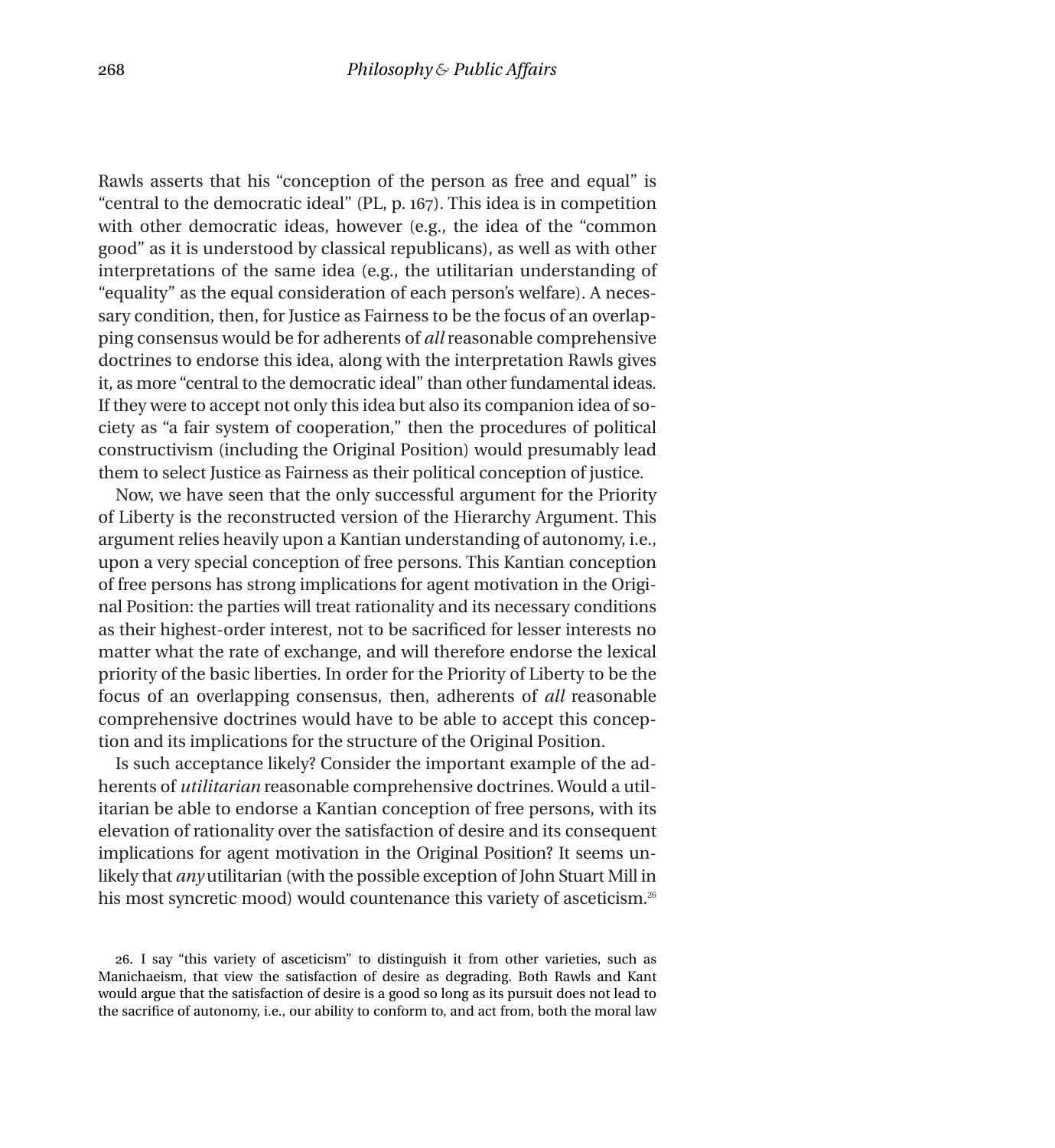Thus, utilitarians would be likely to focus on another interpretation of the idea of free persons or perhaps on an entirely different fundamental idea or set of ideas; doing so would lead them to structure the Original Position differently and would presumably produce a political conception of justice that did *not* include the Priority of Liberty. Rawls argues in *Political Liberalism* that classical utilitarians (such as Jeremy Bentham and Henry Sidgwick) *would* be likely to endorse a "political conception of justice liberal in content," but he never suggests that they would choose the Priority of Liberty, or Justice as Fairness more generally (PL, p. 170).

We can conclude from this finding that the class of liberal political conceptions of justice constituting the focus of a realistic overlapping consensus would include conceptions that did *not* endorse the Priority of Liberty (although they would all give the basic liberties "special priority"). Moreover, Justice as Fairness might not be alone among the liberal conceptions in endorsing the Priority of Liberty: a reasonable comprehensive doctrine might, for example, support a Kantian conception of free persons but not Rawls's particular interpretation of society as a "fair system of cooperation," leading through the procedures of political constructivism to a liberal conception of justice that endorsed the Priority of Liberty but rejected, say, the Difference Principle. Thus, the Priority of Liberty would be one competitor idea among many in an overlapping consensus, endorsed by both adherents of Kantian comprehensive doctrines and their fellow travelers, but rejected by others.

Note that although the Priority of Liberty cannot be the focus of a realistic overlapping consensus, something analogous to it might be the focus of a *constitutional* consensus, that is, a "consensus on constitutional principles . . . rather than on a conception of justice."<sup>27</sup> Specifically, adherents of radically different reasonable comprehensive doctrines might be able to agree on a constitutional analogue of the Priority of Liberty (civil libertarianism) that effectively disallowed violations of the basic liberties under any circumstances; this approach might be institutionalized in part through a combination of written bills of rights and judicial review. Kantian liberals and others who endorse the Priority of Liberty

and a plan of life. Their asceticism (if I may even call it that) is highly tempered: it demands not rejection of desire but rather recognition of a *strict hierarchy* between rationality and desire. See Rawls, *Lectures on the History of Moral Philosophy*, pp. 225, 303–06.

<sup>27.</sup> PL, pp. 149; also see PL, pp. 158–68.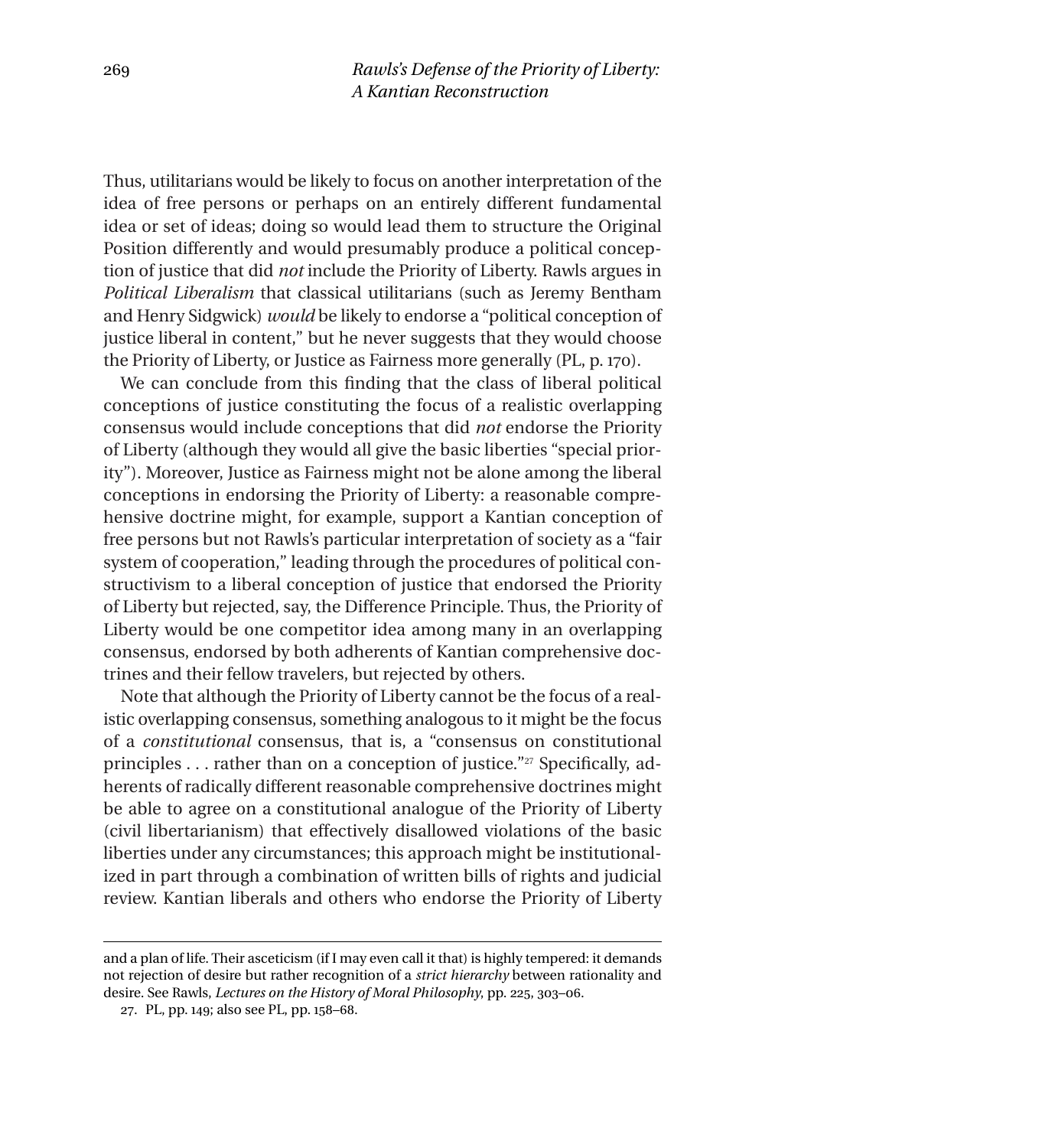could be expected to support such a constitutional practice for obvious reasons. Liberal utilitarians (who support "special priority" for the basic liberties) might also support it: if they thought that basic liberties would otherwise be *severely* eroded through legislative encroachment, then they might endorse such civil libertarianism as a "second-best" corrective. Perhaps the other major comprehensive doctrines would sign on for similar reasons. This constitutional consensus would be unlikely to evolve into an overlapping consensus, however, for the reasons noted above: adherents of some reasonable comprehensive doctrines (e.g., liberal utilitarianism) are simply unable to endorse the Priority of Liberty, and neither their objections nor their doctrines are likely to disappear with the passage of time.

#### V. CONCLUSION: IMPLICATIONS FOR THE RAWLSIAN POLITICAL PROJECT

The reconstructed Hierarchy Argument presented in Section III has both positive and negative implications for the Rawlsian political project. Its primary positive implication is that the Priority of Liberty, from which Justice as Fairness draws so much of its force (TJ, p. 220), can be successfully defended within the framework of *Theory of Justice*. Beginning with the Kantian conception of autonomy endorsed by Rawls in sec. 40, we can now explain our highest-order interest in rationality, justify the lexical priority of all basic liberties, and better understand the threshold condition for the application of the Priority of Liberty. What had perhaps previously seemed an inexplicable and disproportionate concern for the basic liberties can now be seen to flow quite naturally from one of Rawls's deepest moral commitments.

Unfortunately, this reconstructed defense also has at least one negative implication for the later stages of the Rawlsian political project: specifically, it casts doubt on the desirability of the move from the Kantian comprehensive doctrine defended in *Theory of Justice* to the idea of an overlapping consensus of reasonable comprehensive doctrines in *Political Liberalism*. As we saw in Section IV, the Priority of Liberty cannot serve as the focus of a realistic overlapping consensus, and although it can perhaps be the focus of a *constitutional* consensus, it would then be hostage to "political bargaining or to the calculus of social interests" (TJ, p. 4), and its support would lack the depth and stability achieved in an overlapping consensus. Unless an argument for the Priority of Liberty